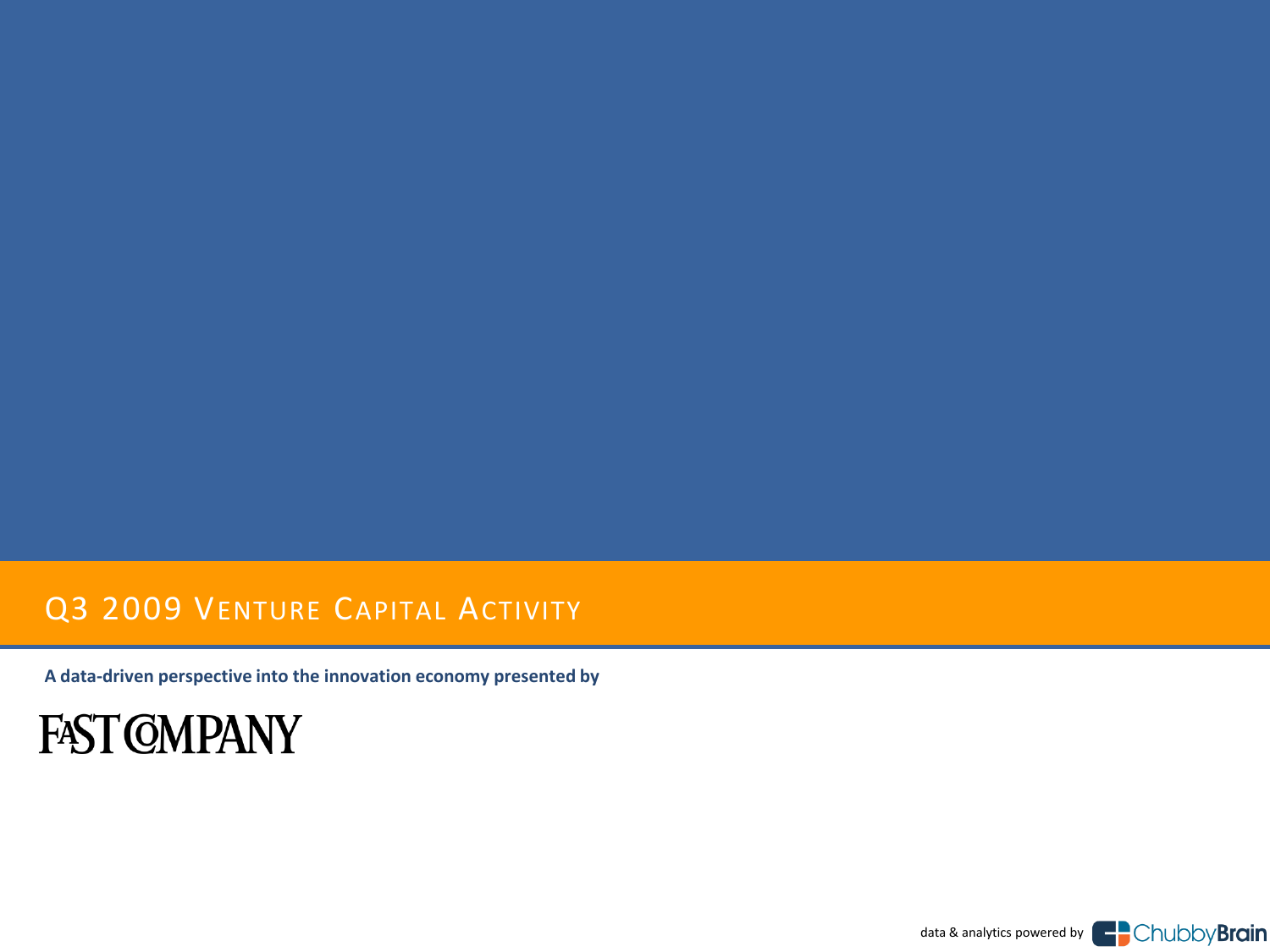The enclosed Fast Company report offers a data-driven view and commentary into United States' venture capital activity in the third quarter of 2009 and is part of Fast Company's Getting Funded content series which can be found at:

http://www.fastcompany.com/gettingfunded

#### **About This Presentation About Our Data & Analytics Partner - ChubbyBrain**

ChubbyBrain is capturing and structuring information about the innovation economy: a world that includes high-growth, private companies, venture capital firms, private equity firms, angel investors, incubators and universities. The company aims to cater this information to meet the growing needs of entrepreneurs, investors, corporations, service providers and governments. ChubbyBrain is the first offering by CB Information Services and launched in February 2009. More information on ChubbyBrain can be found at:

http://www.chubbybrain.com



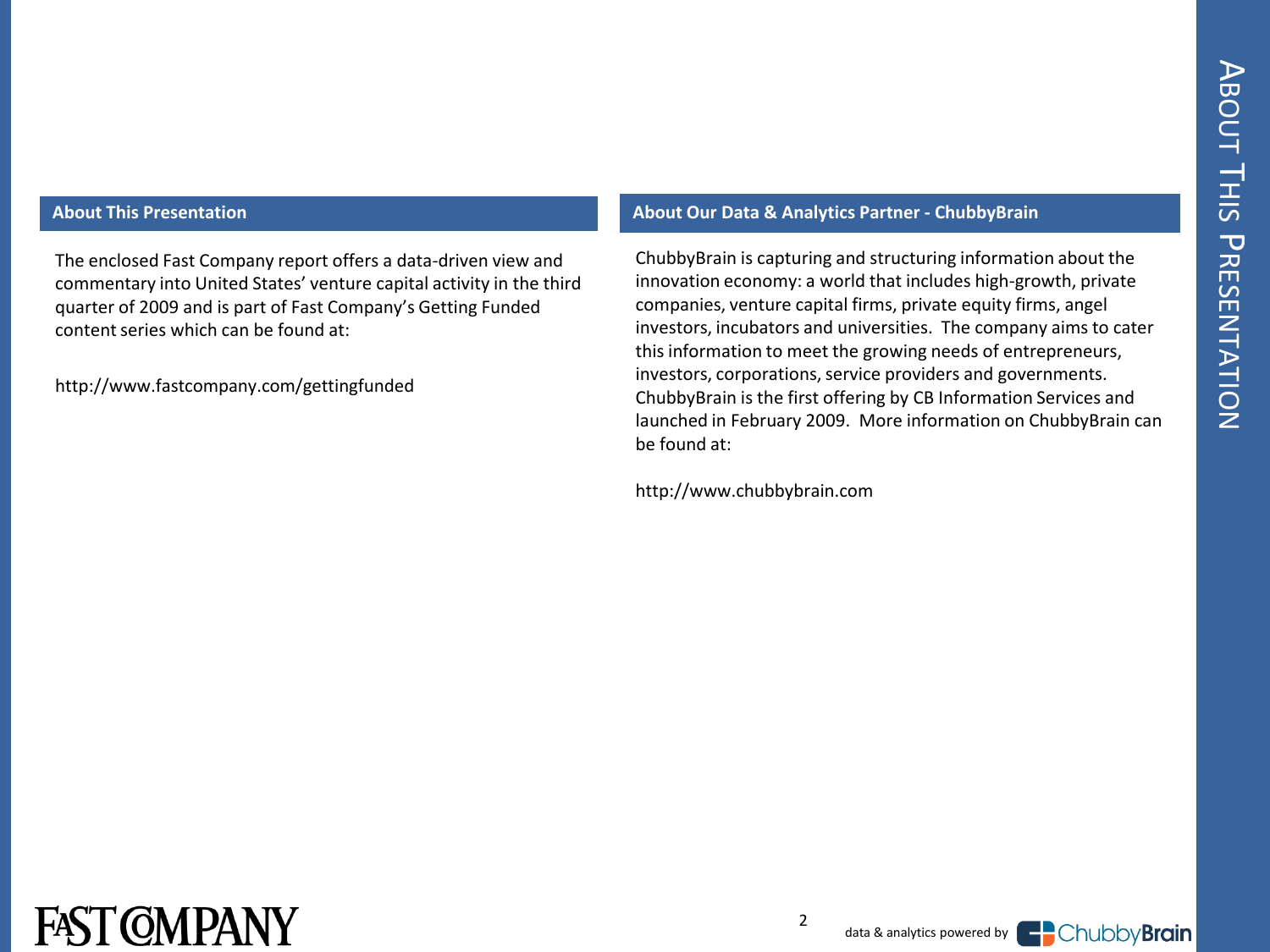#### **Ensuring Data Integrity**

Given the importance of venture capital in spurring innovation and entrepreneurship, measuring venture capital activity accurately is important. We encourage you to review the methodology and definitions employed by our data partner, ChubbyBrain, to better understand the numbers presented in this report. If you have any questions about their definitions or methodological principles, we encourage you to reach out to them directly at team@chubbybrain.com.

- **Equity financings into emerging companies.** Funding must come from venture capital firms including corporate venture groups.
- **Fundings of only private companies**. Public companies of any kind on any exchange (even Pink Sheets) are not included in our numbers even if they received investment by a venture firm(s)
- **Companies must be headquartered in the USA**. Our geographic data is based on the city and state where the company receiving investment is headquartered. If a company has a satellite office/presence in multiple cities or was founded in a particular city but has moved its HQ, our results reflect only this address.
- **Only include the investment made in the quarter for tranched investments**. If a company does a second closing of its Series B round for \$5M and previously had closed \$2M in a prior quarter, only the \$5M is reflected in our results.
- **Round #s reflect what has closed – not what is intended.** If a company or regulatory filing indicates the closing of \$5M out of a desired raise of \$15M, our numbers reflect only the amount which has closed.
- **Only verifiable fundings are included**. Fundings are verified via (1) various federal & state regulatory filings (2) direct confirmation with firm or investor or (3) press release.
- **Funding close date matters**. Fundings are provided based on funding close date and not on announcement date.

#### **What is Included in These Venture Capital Numbers? What Is Excluded from These Venture Capital Numbers?**

- **Angel investment.** These are not included in numbers unless an investment round included Angels investing alongside a venture capital firm or corporate venture group.
- **No contingent funding.** If a company receives a commitment for \$20M subject to hitting certain milestones but first gets \$8M, only the \$8M is included in our data.
- **No business development/R&D arrangements whether transferable into equity now, later or never.** If a company signs a \$300M R&D partnership with a larger corporation, this is not equity financing nor is it from venture capital firms. As a result, it is not included.
- **Buyouts, Consolidations and Recapitalizations.** All three of these of transaction types are commonly employed by private equity firms and are tracked by ChubbyBrain. However, they are excluded for the purposes of this report.
- **Private placements**. These investments also known as PIPEs (Private Investment in Public Equities) even if made by a venture capital firm(s) are not included. Strictly private companies.
- **Debt/loans of any kind**. Venture debt or any kind of debt/loan issued to emerging, startup companies even if included as an additional part of an equity financing is not included. If a company receives \$3M with \$2M from venture investors and \$1M in debt, only the \$2M is included in these statistics.
- **Government funding**. Grants, loans, equity financings by the federal government, state agencies or public-private partnerships to emerging, startup companies are not included. Strictly venture or corporate venture outfits.
- **Incubator investments**. Investments of money as equity or debt and/or services by incubators are not included.
- **Strategic corporate investments**. Corporations making strategic investments in companies but not as part of a specific organized venture group are not included.

3



data & analytics powered by

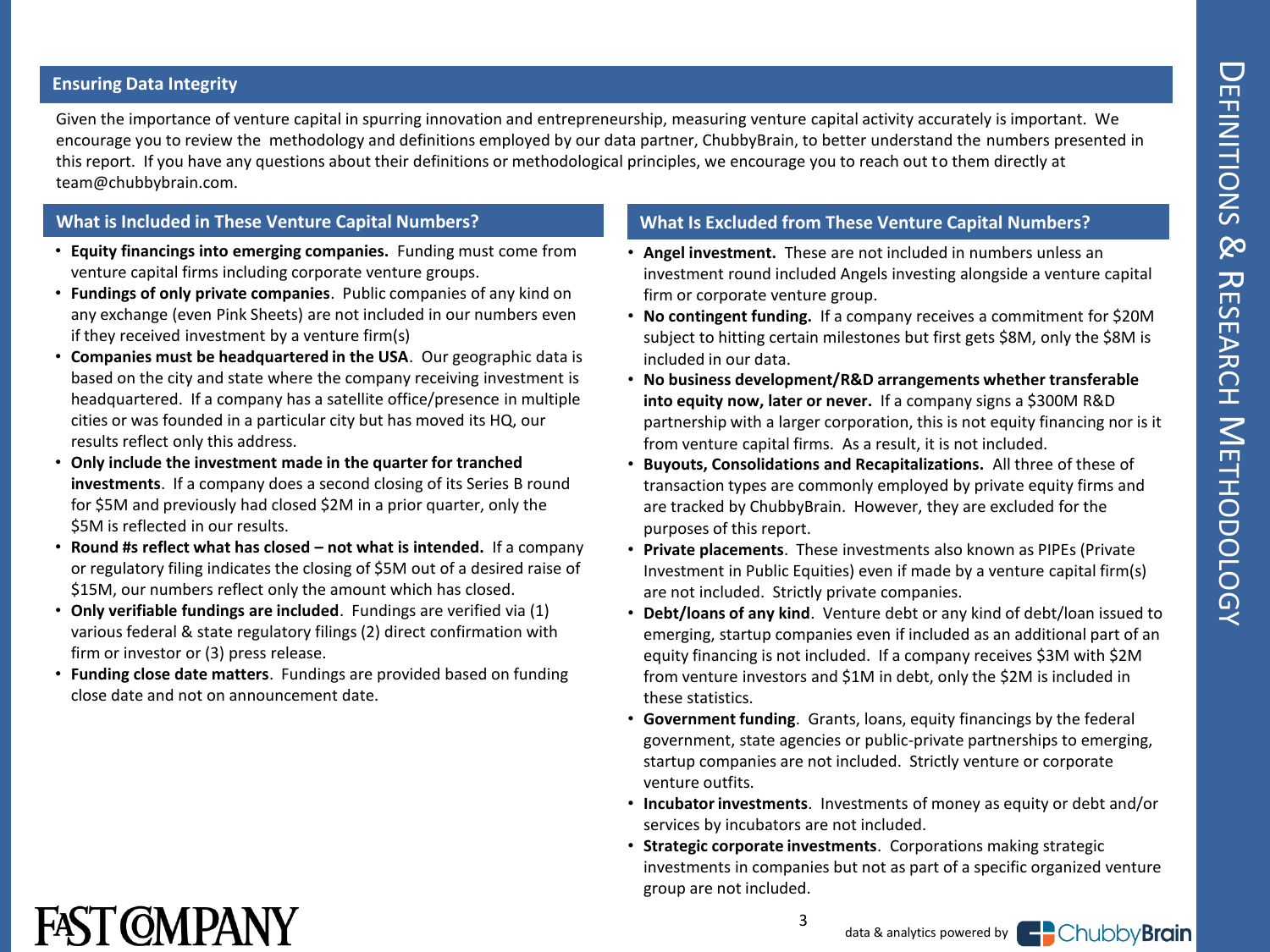| Don't Call It a Come Back - Venture Capital Investment Climbs Again Hitting \$6.1 B in Q3 2009 | $6 \overline{6}$ |
|------------------------------------------------------------------------------------------------|------------------|
|                                                                                                |                  |
| Q3 2009 Sector, Theme & Series Analyses                                                        |                  |
|                                                                                                |                  |
| Sector: Internet                                                                               | $\bf 8$          |
|                                                                                                |                  |
| Sector: Mobile & Telecom                                                                       | ${\bf 11}$       |
|                                                                                                |                  |
| Sector: Healthcare                                                                             | $14\,$           |
|                                                                                                |                  |
| Theme: Green                                                                                   | 16               |
| Series A: Early Stage Investment                                                               | 18               |
|                                                                                                |                  |
| Q3 2009 Geographic Analyses - Region, State & City                                             |                  |
|                                                                                                |                  |
| <b>Geographic Activity Summary</b>                                                             | 19               |
|                                                                                                |                  |
| State: California                                                                              | 21               |
|                                                                                                |                  |
| State: Massachusetts                                                                           | 23               |
|                                                                                                |                  |
| State: Texas                                                                                   | 26               |
|                                                                                                |                  |
| <b>State: New York</b>                                                                         | 28               |



**Q3 2009 Headline Summary**

4

data & analytics powered by **FO**Chubby **Brain**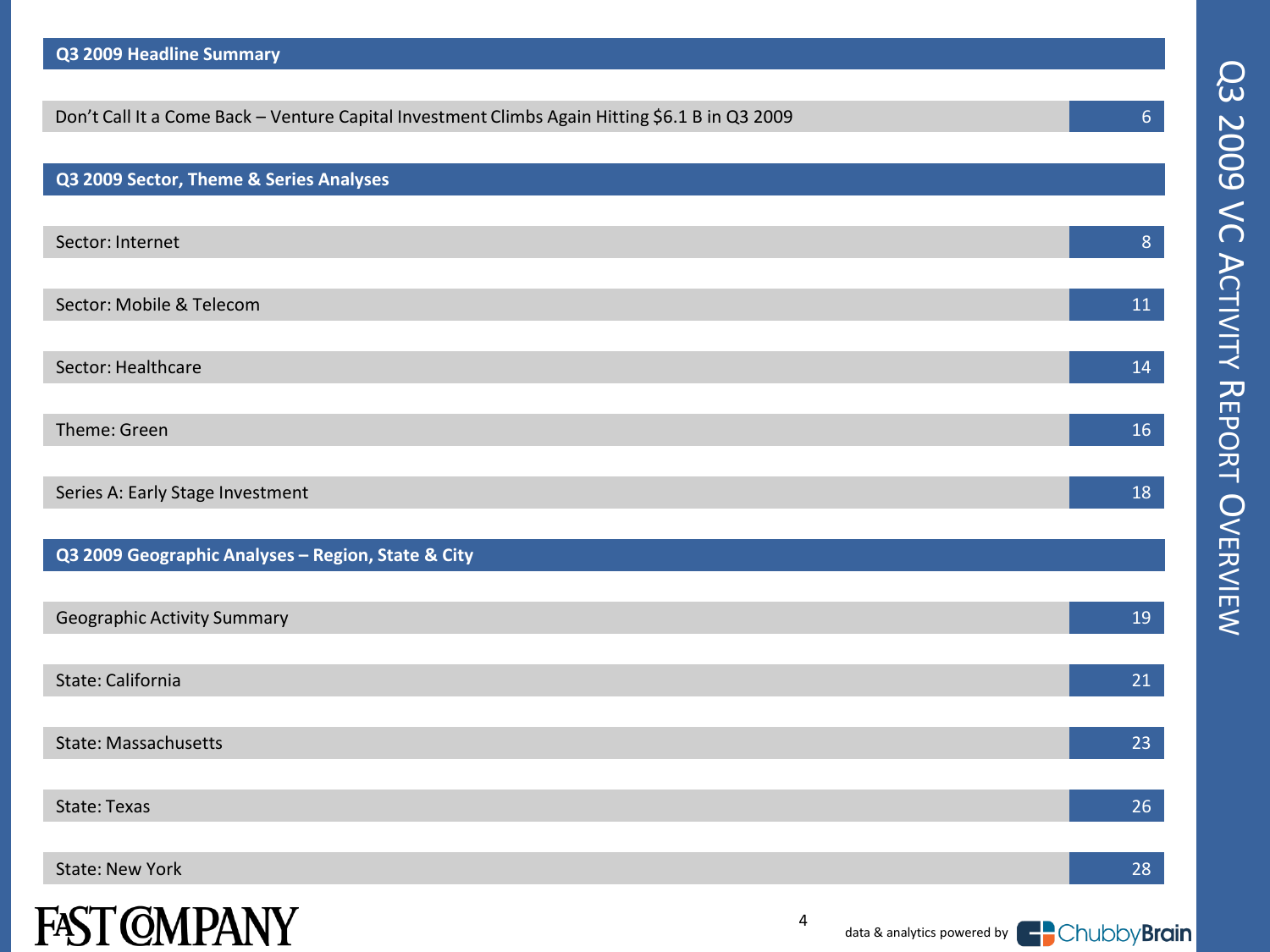| State: Georgia                 | 30 |
|--------------------------------|----|
|                                |    |
| State: Maryland                | 32 |
|                                |    |
| State: Washington              | 34 |
|                                |    |
| State: Pennsylvania            | 36 |
|                                |    |
| State: Colorado                | 38 |
|                                |    |
| <b>State: North Carolina</b>   | 40 |
|                                |    |
| <b>State: Connecticut</b>      | 42 |
|                                |    |
| Top Cities for Venture Capital | 44 |



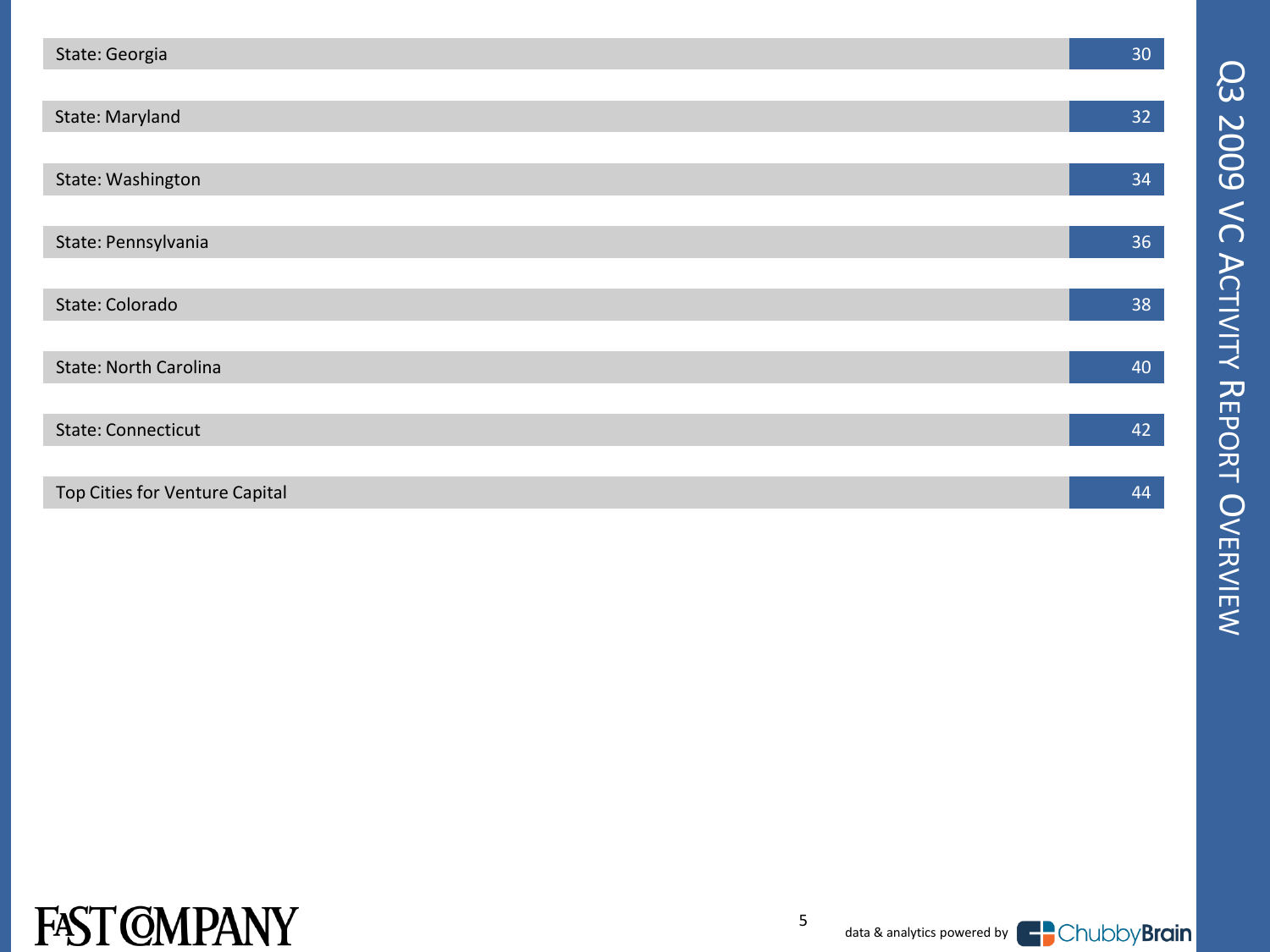#### **The Come Back Continues – Venture Capital Investment Climbs Again Hitting \$6.1 B in Q3 2009**

The third quarter of 2009 saw venture capital activity hit \$6.1B spread across 678 deals according to ChubbyBrain (www.chubbybrain.com), an information services company tracking venture capital, angel investor, private equity and incubator activity. Crossing the \$6B watermark represents the highest total for 2009 and a healthy 14% increase over Q2 2009 when venture capital investment stood at \$5.3B. Activity as measured by the number of venture deals also increased to 678 deals from 613 in the prior quarter, an almost 11% increase. Both the funding and deal levels represent a marked increase over the abysmal levels of venture investing seen in Q1 2009 when the proverbial bottom fell out.

Of course, the venture capital funding total doesn't compare favorably to Q3 2008 when venture investing stood at \$7.2B according to ChubbyBrain. Whether venture investing will reach historic levels again is an open question. To use an analogy, think of venture capital investing as a star running back that has torn his ACL. He may come back as good or better as a result of rehab and training, but there is also a chance that he will never recover his past glory. While the pundits have a variety of opinions and prognostications, it is too early to tell where venture capital investment levels will end up purely based on the data. However, based on the significant uptick in the last two quarters, there is room for cautious optimism especially given Q3 2009's venture capital totals.

Here are some of Q3 2009's highlights:

**September Lets it Rain**: Venture capital money got off the sidelines in a big way in September which saw 2009's highest monthly deal activity on both a dollars and number of deals basis. September represented 40% of the funding in the quarter. With venture capitalists' wallets opening with increasing speed in the last month of the quarter, it will be interesting to see whether September is an inflection point in a larger VC recovery or just an outlier.

**California Love**: The Golden state has traditionally received the lion's share of all VC investment dollars in the US, but in Q3 it took its domination to new heights. Attracting over \$1.1 billion more VC money than it did in Q2, California posted a dramatic quarter-overquarter increase of over 51%. Rounding out the top five most funded states were Massachusetts, Texas, New York, and Georgia. Overall, companies in 35 different states received venture investment.

**Southern Comfort**: From a regional perspective, the South-Atlantic (comprising, amongst others, Georgia, North Carolina and Maryland) made a particularly strong showing. Not conventionally considered a VC hub on par with the Mid Atlantic (which includes NY, NJ, PA) or even the Pacific Northwest, it nevertheless outpaced both of these regions in Q3, pulling in over \$550 million of funding with a large share of this investment coming in the Healthcare sector.

**The City That Never Sleeps Takes a Nap**: New York state's venture capital dollar funding levels which are tightly tethered to NYC's performance tumbled in Q3 2009 with a 41% decrease versus Q2 2009; deal volume (# of deals) also dropped by 11% quarter-overquarter. A big part of this was a drop in Internet fundings in New York which fell by 32% and 21% on an investment \$ and deal volume basis, respectively. The state still made a positive showing with NYC in the top five cities for Internet investment, but the overall drop remained significant. In fact, the drop in venture capital dollars flowing to NY companies moved the state to the number four spot in VC funding behind California, Massachusetts and Texas. New York State saw only \$24M more venture capital investment flow to it than Georgia.

**Healthcare Lives**: Healthcare, the big winner in Q2 '09, again saw the most venture activity in the third quarter, attracting 32% of all funds. In absolute terms, however, the investment level remained flat at \$1.9 billion. Beyond healthcare, ChubbyBrain tracked investments across 18 sectors, indicating continued participation by venture capital firms across a broad base of industries.

*Continued>>>*

## **FAST CMPANY**

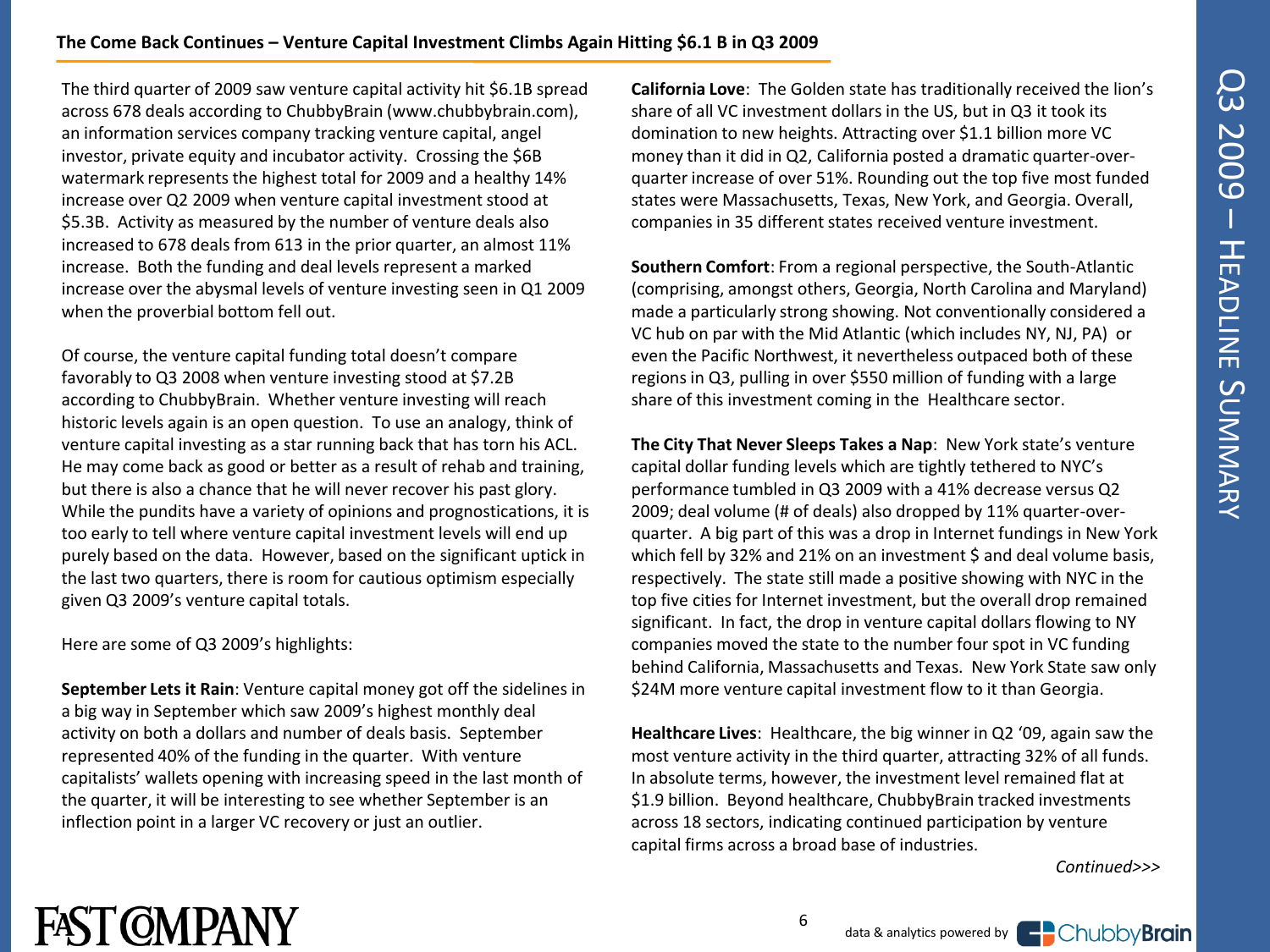**Green Shoots**: After the boom of Green investing in Q3 2008, and the subsequent bust in the following quarters, Q3 2009 (and especially September) once again began to paint a more optimistic picture for the overall "industry". Leading the road to recovery were investments in renewables, in particular solar.

**Entrepreneurs – Dust Off Those Business Plans**: Despite predictions that VC firms would squirrel away money just to fortify existing portfolio companies, the ChubbyBrain data for Q3 2009 (as well as Q2 2009) shows that venture-backed seed and Series A deals in early stage companies remains strong. Q3 2009 saw early stage deals account for 30% of the total venture deals being done.



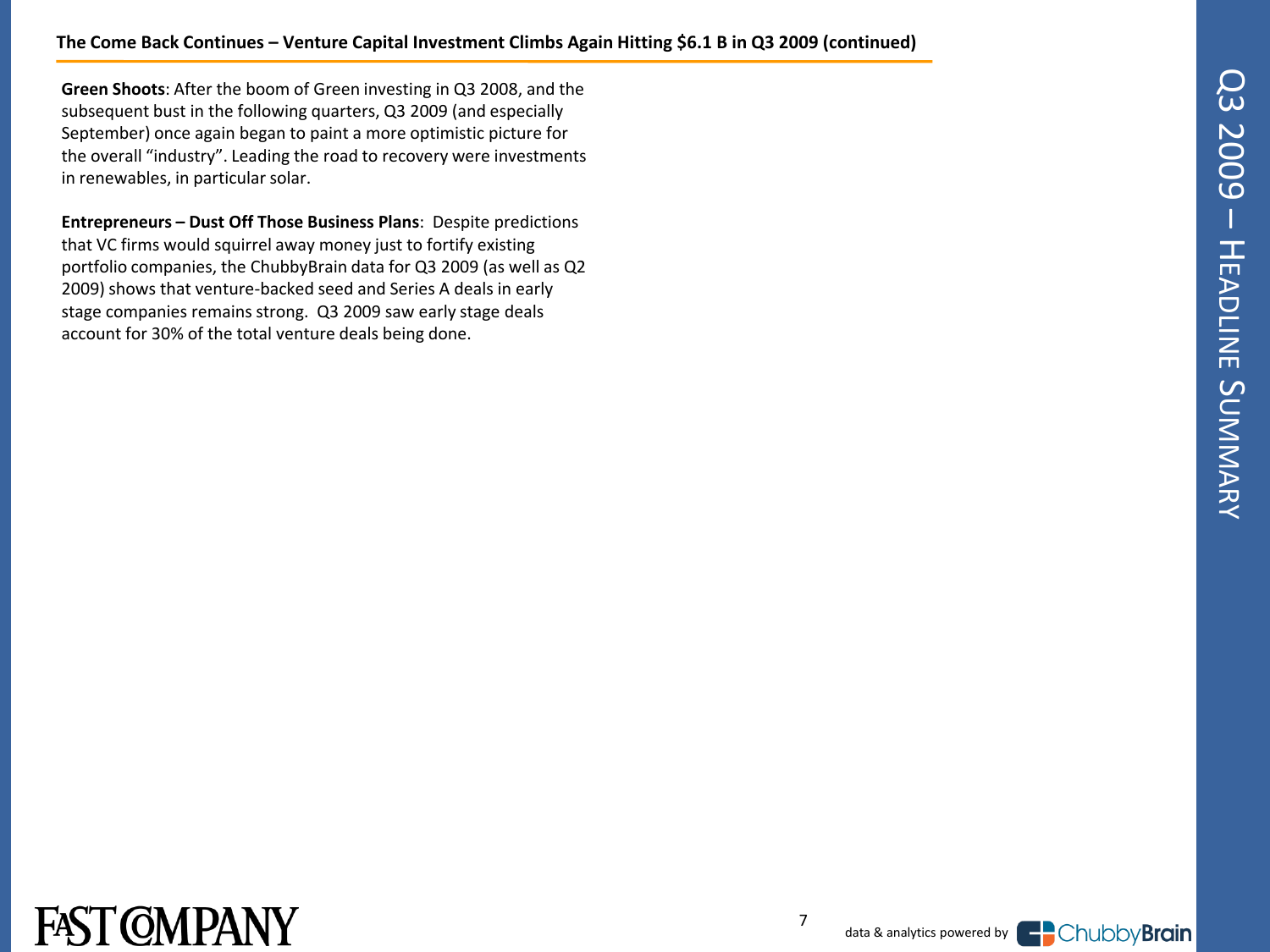#### **Sector: Internet**

**Venture Capital Internet Investments Dip Ever So Slightly in Q3 2009 to \$1.05B. Early Stage Fundings Represent Over 1/3 of Quarter's Internet Deals**

The Internet sector represented 17.4% of total venture capital funding in Q3 2009 ringing up \$1.05B of VC investment across 194 deals (average deal size = \$5.4M). This was a 2.7% decline from Q2 2009 when Internet investments represented 20.1% of total venture capital investment. Each quarter saw one internet darling pull in heaps of money – Facebook in Q2 and Twitter in Q3. But even if we strip these out, Q3 2009 sees a modest decline as a percentage of Internet deal dollars relative to the total venture capital pie versus the prior quarter.

Despite the small decline, the data does paint a nicer picture for internet entrepreneurs looking for their first bits of institutional capital as early stage investments represented almost 40% of the venture capital deals in the quarter and over 20% of the VC investment dollars going to the internet arena. We touched upon this trend with our Q2 2009 data as we noticed early stage investment remained healthy even then when general prognostications about the death of venture capital and the specific demise of early stage investment reached a fever pitch. In Q3 2009, the data shows that early stage investment in internet continues to represent a very substantial component of overall internet investment activity. Series A internet deals averaged \$3.4M and venture-backed seed investments averaged \$1M. Anecdotally, the ChubbyBrain team's conversations with internet entrepreneurs and prominent venture law firms indicate that receptivity to early stage ideas has been increasing.

*Continued>>>*







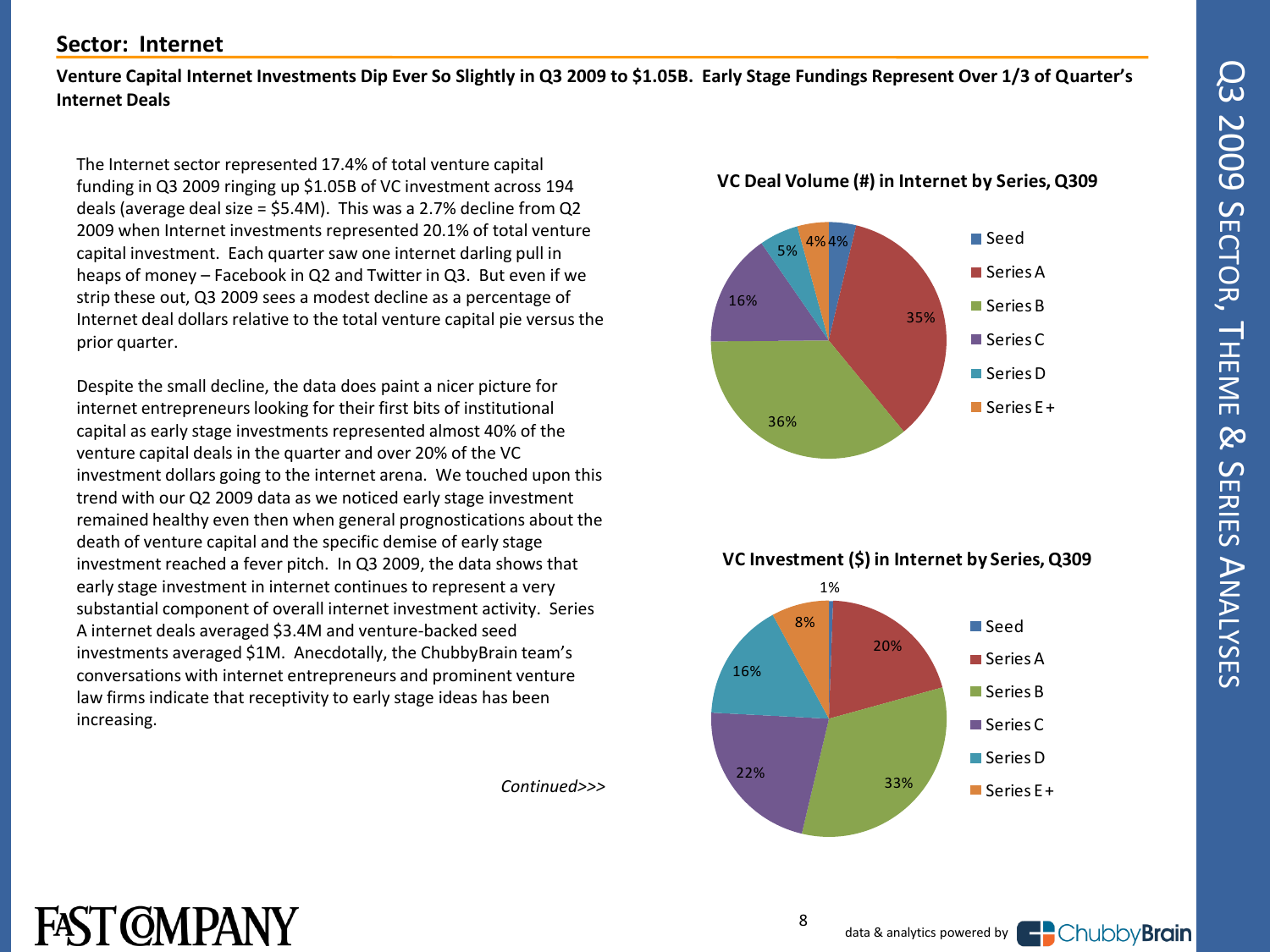### **Sector: Internet (continued)**

**Venture Capital Internet Investments Dip Ever So Slightly in Q3 2009 to \$1.05B. Early Stage Fundings Represent Over 1/3 of Quarter's Internet Deals**

Within the Internet sector, the deals and funding dollars went to a wide variety of sub-industries. The top three internet sub-industries based on VC investment were (1) Social, (2) Advertising, Sales & Marketing and (3) Networking & Connectivity companies. On a deal volume basis, the top 2 sub-industries remained the same with investments in Internet Collaboration & Project Management rounding out the top 3.

As with the generally observed trend in the quarter, investment momentum increased into the final month of the quarter with September 2009 seeing the most internet deals and largest funding dollar volume of the quarter.

*Continued>>>*



FAST COMPANY





#### **VC Investment (\$) in Internet by Sub-Industry, Q309**



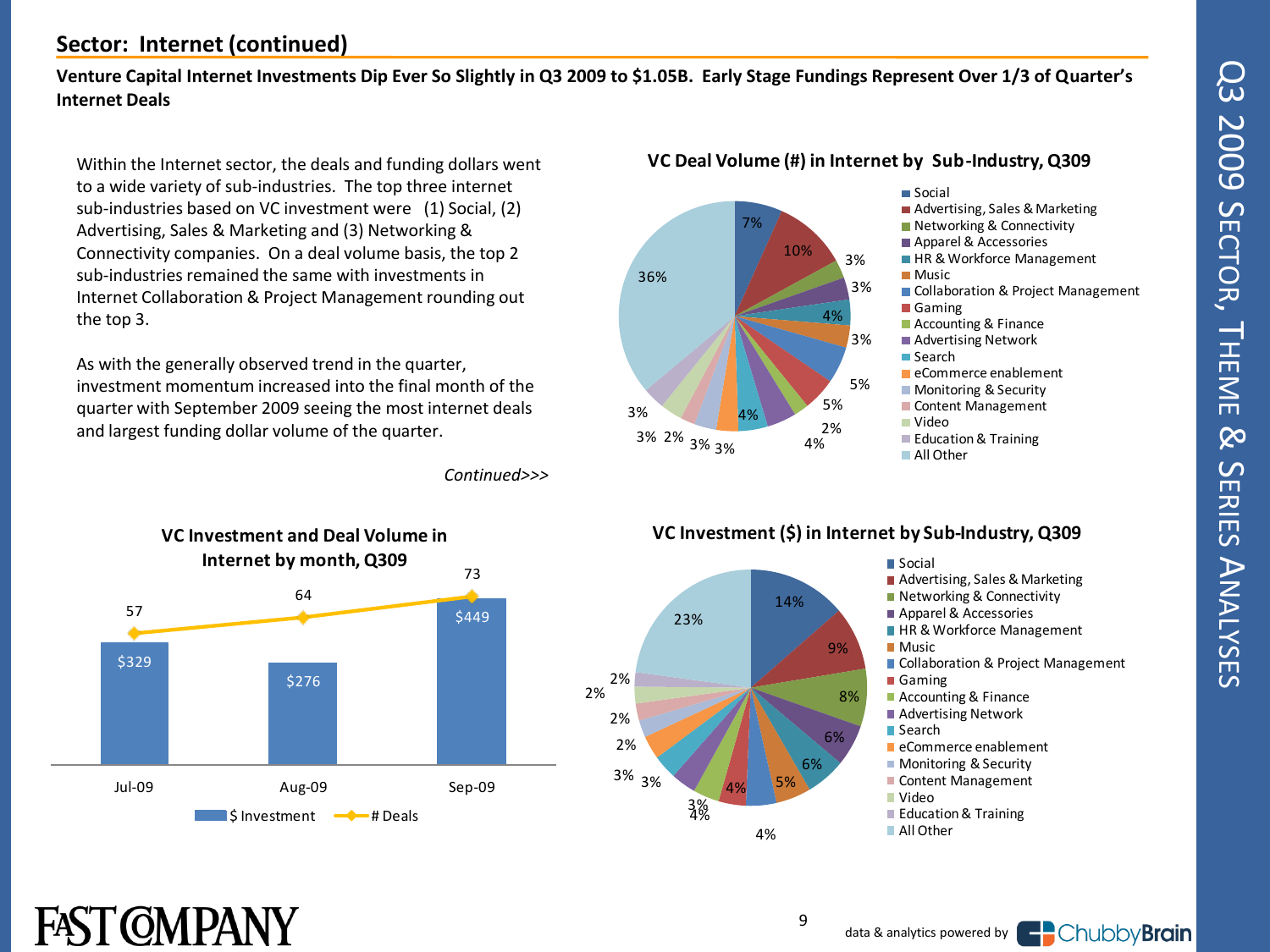### **Sector: Internet (continued)**

**Venture Capital Internet Investments Dip Ever So Slightly in Q3 2009 to \$1.05B. Early Stage Fundings Represent Over 1/3 of Quarter's Internet Deals**

Geographically, the usual suspects rounded out the top 3 states with California dominating on both a deal volume and VC Investment followed by New York and Massachusetts. Texas and Colorado completed the top 5 states for Internet investment in the quarter. The top cities for Internet investment are also given below with California taking 7 of the top 10 spots and Texan cities and New York City popping into the Q3 2009 Internet league tables.

#### **Top 10 VC Investment Cities** Internet Q309

| City          | State | <b>S</b> Investment |
|---------------|-------|---------------------|
| San Francisco | CА    | \$166               |
| New York      | NΥ    | \$140               |
| Redwood City  | CА    | S45                 |
| Foster City   | CА    | \$40                |
| Menlo Park    | CА    | \$38                |
| Mountain View | CА    | \$36                |
| Oakland       | CА    | \$35                |
| Palo Alto     | CА    | \$34                |
| Austin        | тх    | \$30                |
| Plano         | тх    | \$30                |
|               |       |                     |



#### **VC Deal Volume (#) in Internet by State, Q309**



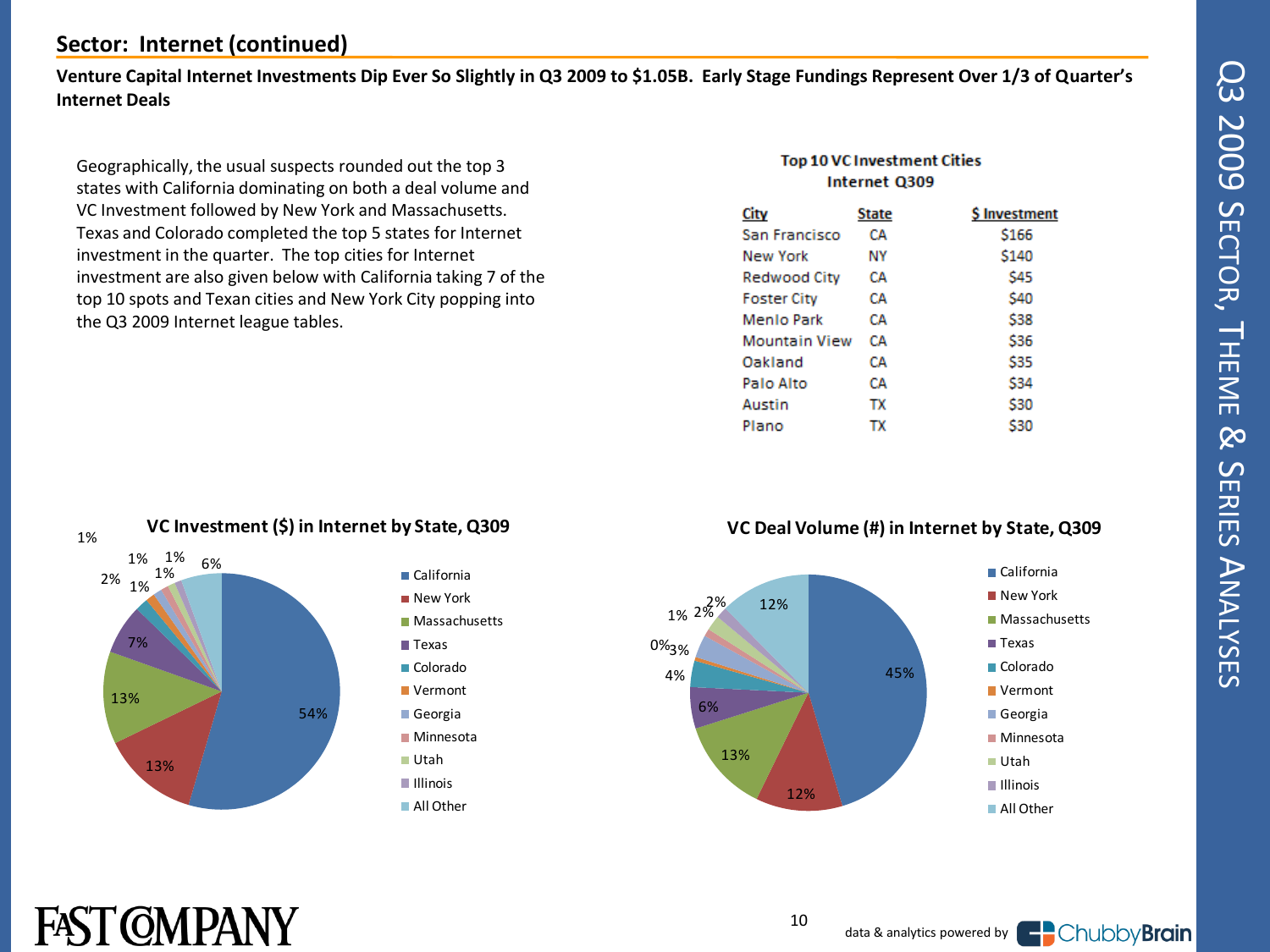# Q3 2009 SECTOR $\overline{\phantom{a}}$ HEME  $\infty$ ERIES  $\blacktriangleright$ NALYSES

### **Sector: Mobile & Telecom**

#### **Mobile & Telecom Investments Ring Up \$800M in Q3 2009, and Guess What? Most of It's Not Going to iPhone Apps**

*Continued>>>*

The Mobile & Telecom sector was the bronze medal winning sector based on investment dollars and deal volume in Q3 2009 with \$803M being divided across 52 deals. (Our analyses of the gold medal winning sector, healthcare, and the silver medalist, internet, can be found in this report as well)

On a deals basis, mobile software & services was the predominant industry within mobile & telecom comprising 52% of deals but representing only 14% of funding. Over 70% of funding actually went to Towers & Infrastructure investments (45%) and Telecom Devices & Equipment (26%) with these more capital intensive industry categories driving up the aggregate sector's average deal size to \$15M. While we'd previously detailed that iPhone apps have garnered over \$100M of venture capital investment and also, to many peoples' surprise, that the iPhone platform is not the predominant mobile OS for venture-backed mobile companies, this quarter's results demonstrate that venture capital investors are funding the infrastructure elements that will enable the mobile software & services that garner so much attention.



**VC Deal Volume (#) in Mobile & Telecom by Industry, Q309**

**VC Investment (\$) in Mobile & Telecom by Industry, Q309**





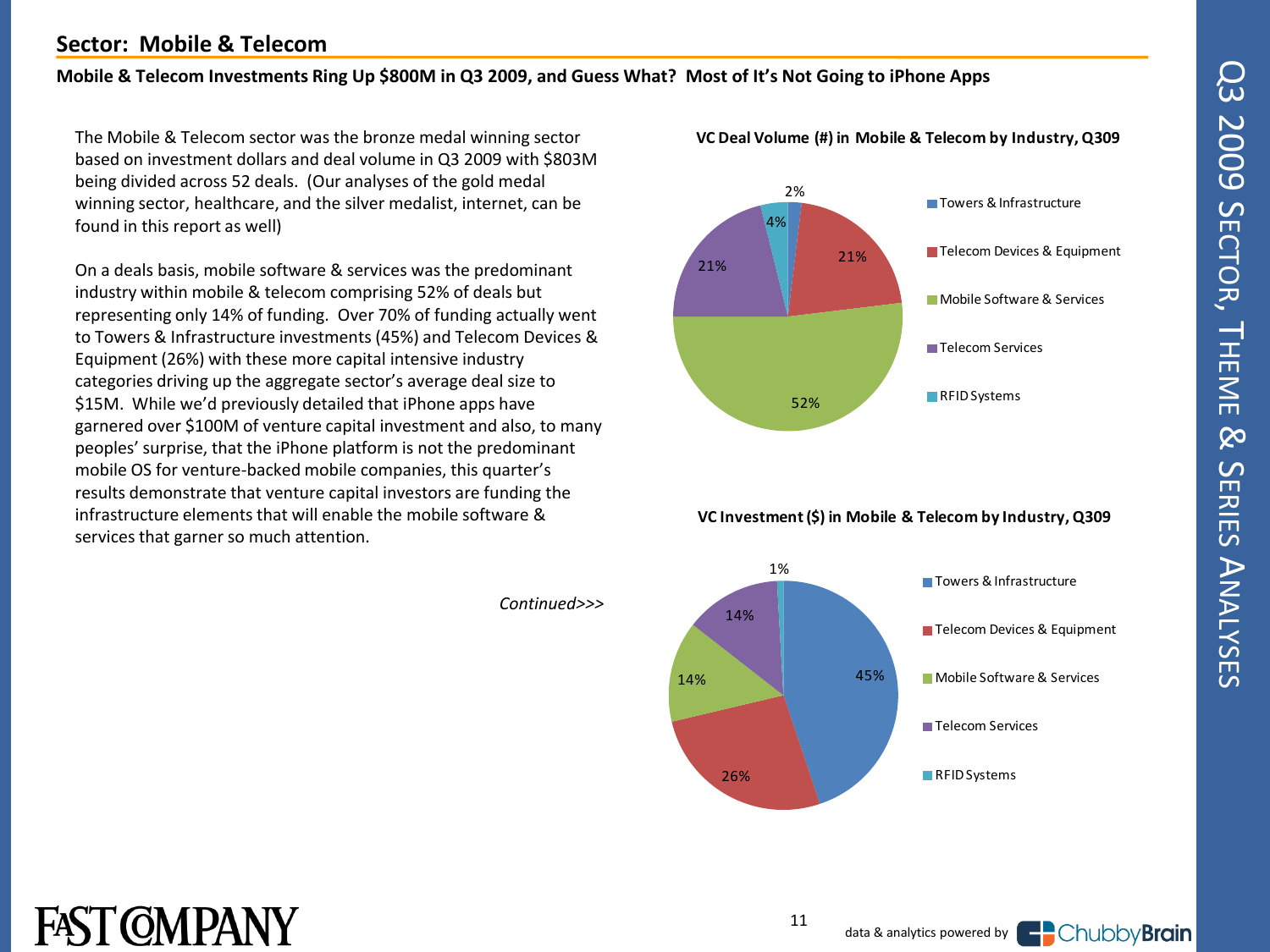#### **Sector: Mobile & Telecom (continued)**

#### **Mobile & Telecom Investments Ring Up \$800M in Q3 2009, and Guess What? Most of It's Not Going to iPhone Apps**

Q3 2009 saw mobile & telecom investment funding increase over the course of the quarter similar to the national observed trend of a strong finish in September. September results were driven by several large deals resulting in more than 50% of the quarter's mobile & telecom funding coming in the final month.

Mobile & telecom companies receiving money over the quarter came from across the maturity spectrum with 28% of the deals in the quarter going to early stage companies as part of Series A deals and 28% going to more mature companies receiving Series E+ rounds. The national VC trend for the quarter was 28% of deals being Series A so the mobile & telecom sector was consistent with this. The average mobile & telecom Series A deal stood at \$2.3M. The proportion of money, however, going to Series E+ deals in mobile & telecom was much greater than the national average which stood at 12% given several large deals going to the aforementioned towers & infrastructure and telecom devices & equipment industries.

FAST COMPANY



**VC Investment and Deal Volume in** 



*Continued>>>*

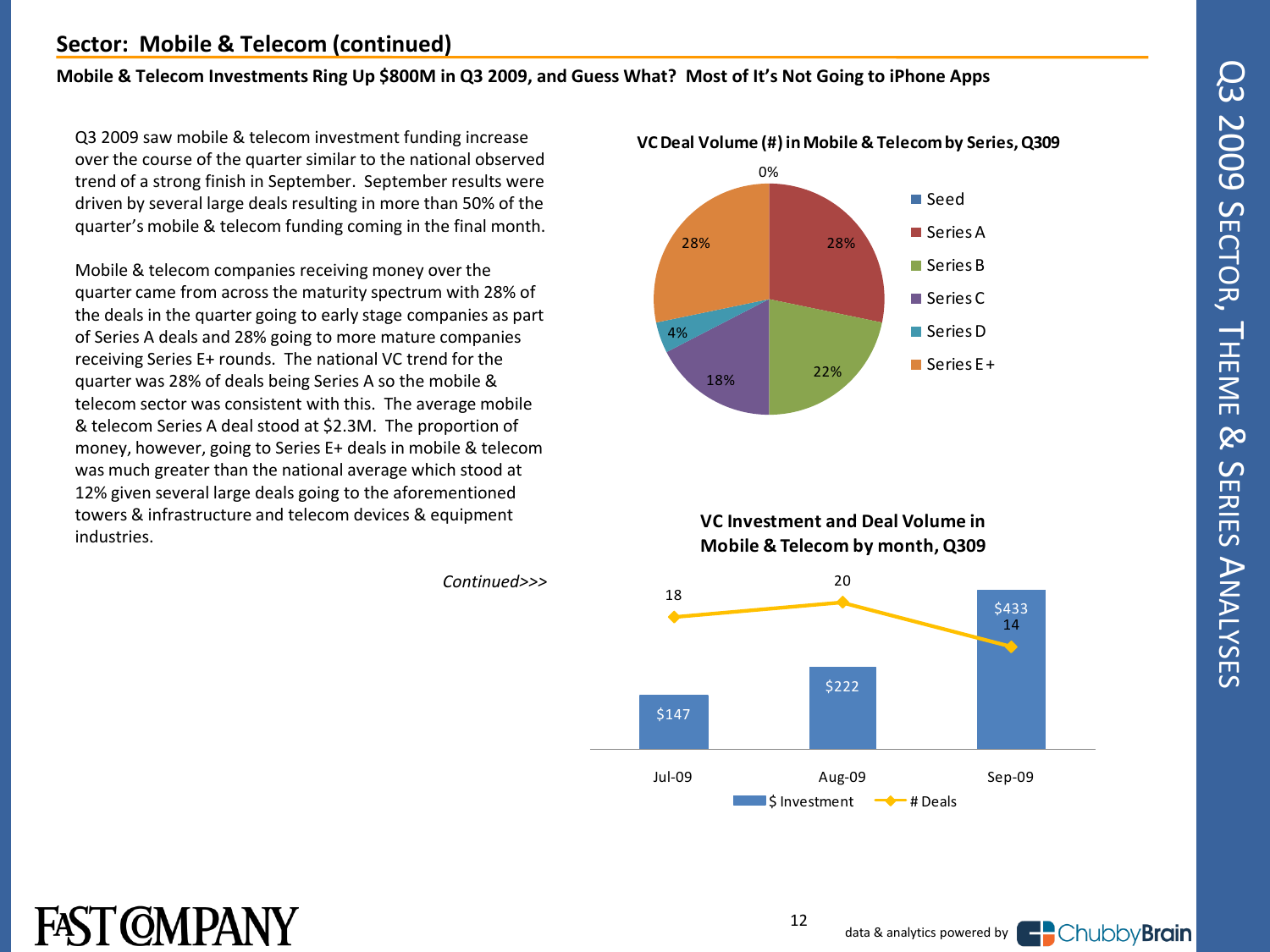#### **Sector: Mobile & Telecom (continued)**

#### **Mobile & Telecom Investments Ring Up \$800M in Q3 2009, and Guess What? Most of It's Not Going to iPhone Apps**

The states with the most mobile & telecom investment activity didn't offer up much in the way of big surprises. California which was 45% of deal flow across all sectors was only 42% of mobile & telecom deals. Texas, Colorado and Washington all garnered more deal volume in mobile & telecom relative to their national deal averages.

Of all the sectors, the strong overall showing for Mobile & Telecom in Q3 2009 is amongst the data points likely to be the most volatile going into Q4 as several large infrastructure deals quite significantly impacted the overall numbers. That said, the investment in the mobile software & services industry which comprises a portion of the overall mobile & telecom sector has seen consistently growing deal flow momentum throughout the year which may not abate. However, as always, the data will confirm next quarter if Q3 2009's mobile & telecom numbers are an anomaly or the new normal.



#### **VC Deal Volume (#) in Mobile & Telecom by State, Q309**



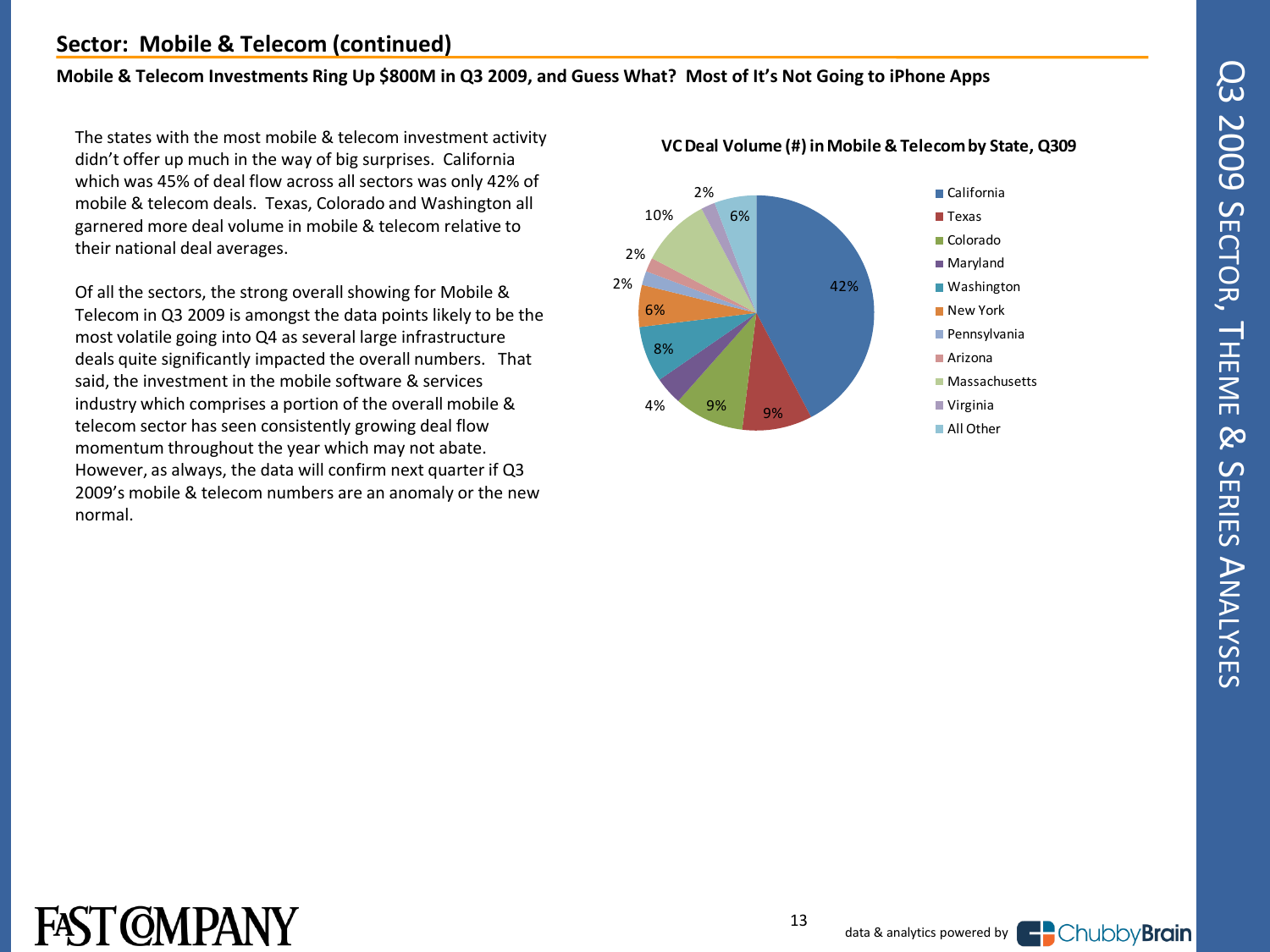#### **Sector: Healthcare**

#### **Healthcare Venture Capital Investments Still On Top in Q3 2009. Medical Device & Equipment Investments the Most Active**

After leading the road to recovery by attracting a massive \$2 billion of VC money in Q2 2009, the US Healthcare sector once again saw significant amounts of activity in Q3 2009. Fueled by an especially strong month of August, Healthcare was able to hold on to its number one position in terms of dollars invested, with total funding slipping just slightly to \$1.9 billion. This represents 32% of overall national funding, down from the 37% attributed to Healthcare in Q2. Yet while there was not much change on a dollar basis, the number of deals shot up 40% over the prior quarter, putting Healthcare on par with the typically-deal-count-dominant Internet sector, and lowering the average deal size somewhat.

Much like in Q2, Medical Devices & Equipment and the Pharmaceuticals industries once again accounted for about two-thirds of Q3 Healthcare investment, and housed some of the sector's biggest deals over the last three months (e.g. Zogenix and Calypso Medical Technologies).

*Continued>>>*

5 % 5 %

 $\begin{array}{c} 2 \\ 4 \% \end{array}$ 



#### **VC Investment (\$) in Healthcare by Industry, Q309**





## 2% **VC Investment (\$) by Sector, Q309**<br>1% 2%<br>**Healthcare**



## **FAST CMPANY**

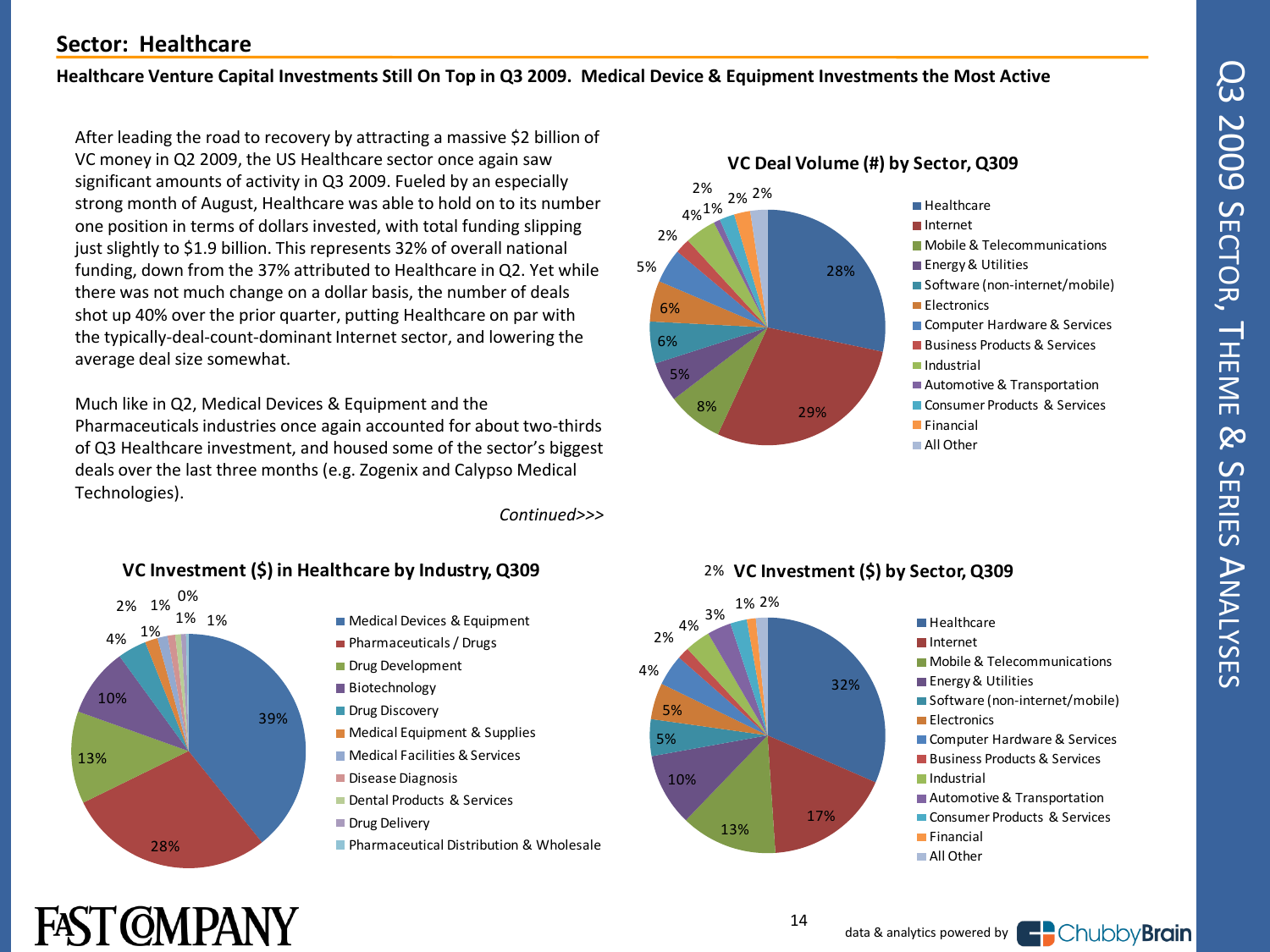### **Sector: Healthcare (continued)**

#### **Healthcare Venture Capital Investments Still On Top in Q3 2009. Medical Device & Equipment Investments the Most Active**

California clearly dominated the Healthcare investment scene, attracting half of all funds flowing to the sector, and 40% of the deals. As massive as this may sound, these figures actually indicate a relatively weak performance for California: the state saw 56% of all VC dollars, but only 50% of the Healthcare dollars; likewise it saw 45% of all US deals, but only 40% of the Healthcare deals. Massachusetts, on the other hand, once again proved it's a strong player in Healthcare in Q3 2009, receiving 16% of Healthcare dollars, significantly more than its 10% share of the total VC pie. This point is reinforced by the fact that Cambridge, MA, led the Healthcare Top Ten City on a funding basis, followed by San Diego and Palo Alto.

Finally, from an investment stage perspective, Healthcare activity in Q3 was fairly evenly distributed across the maturity spectrum, with Series A financing rounds seeing the highest volume of deals, and second rounds attracting the most dollars.



**FAST COMPANY** 



#### **VC Investment (\$) in Healthcare by State, Q309**



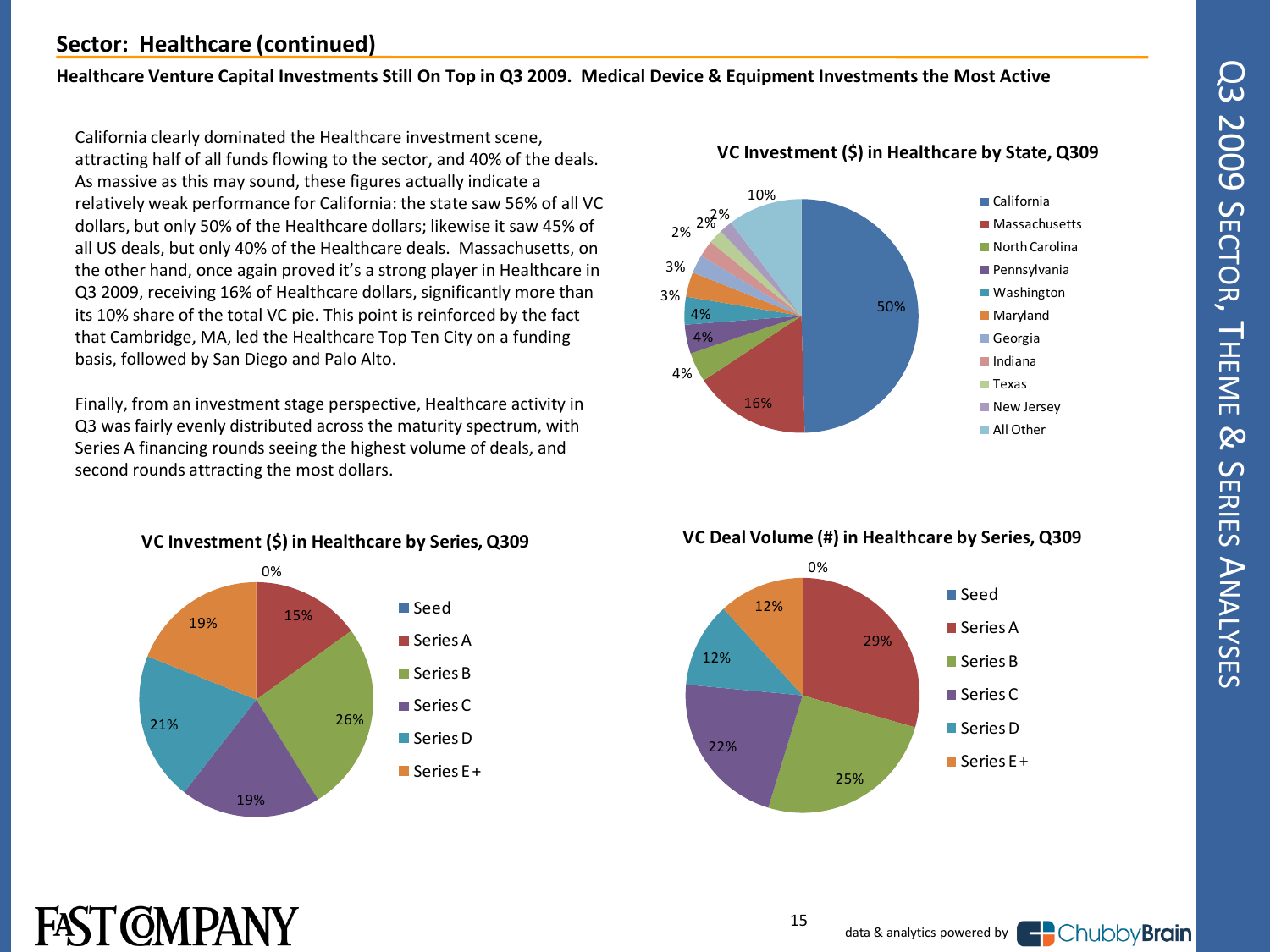#### **Theme: Green**

#### **Green Shoots in the Fall – Venture Capital Investment in Green Cleans Up in Q3 2009**

It's been a rough and rocky ride for Green venture capital investment since it reached record funding levels in Q3 2008. But one year on, underscored by a significant uptick in capital flows in the month of September, Q3 2009 saw the continued sprouting of "green shoots" on the way to a Green recovery. Specifically, Q3 funding came in at just under \$1 billion, with over three-quarters of the money going to California-based companies, confirming the state's status as the Green capital of the US and the world.

From an industry perspective, VC activity in the Green space was largely driven by an interest in Renewables, which accounted for 38% of the category's deals in Q3 and just over half of its dollars invested. Automobile Manufacturing came in second in dollar terms, though largely on the back of the two large Tesla Motors and V-Vehicle deals. In terms of deal volume, the Energy Efficiency and Energy Storage industries shared the silver medal.

*Continued>>>*







**VC Investment (\$) in Green by State, Q309**



#### **VC Deal Volume (#) in Green by Industry, Q309**



## FAST COMPANY

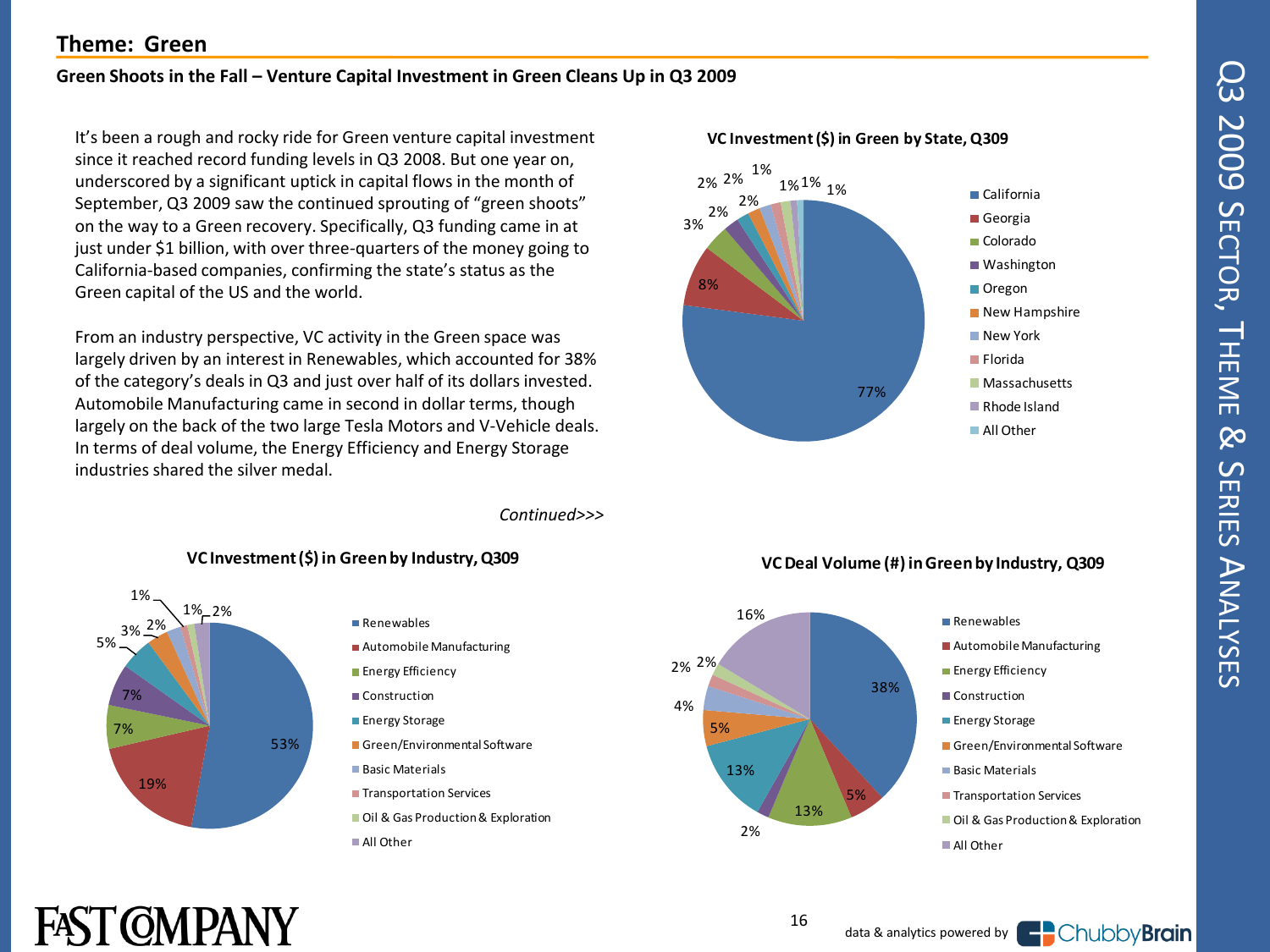#### **Theme: Green (continued)**

#### **Green Shoots in the Fall – Venture Capital Investment in Green Cleans Up in Q3 2009**

Within the Renewables industry, Solar continues to drive the most deals and attract the most money, bagging just over 70% of all Renewables VC dollar investment. And With the Solyndra and Suniva transactions, it was also able to log two of the largest deals in the Green space in the third quarter. Beyond solar, Bio-Energy also saw a notable amount of activity, making it the second most important subindustry fueling the Renewable industry's dominance within Green.

From an investment stage perspective, Q3 saw Green deals across the maturity spectrum, though there was a notable spike in follow-on rounds. In particular, 43% of all deals were Series B financings with an average size of about \$12 million, indicating investors' desire to carry earlier stage portfolio companies through to the next level of development. Given larger rounds for follow-on investments, Series B and C rounds accounted for over half of the funds invested in Green in Q3.



#### **VC Investment (\$) in Green by Renewables, Q309 VC Investment (\$) in Green by Renewables, Q309**



0 % **VC Investment (\$) in Green by Series, Q309** %<br>5% 27% 29% 5 % 34% **■** Seed ■ Series A ■ Series B ■ Series C Series D  $\blacksquare$  Series E +

17

## FAST COMPANY

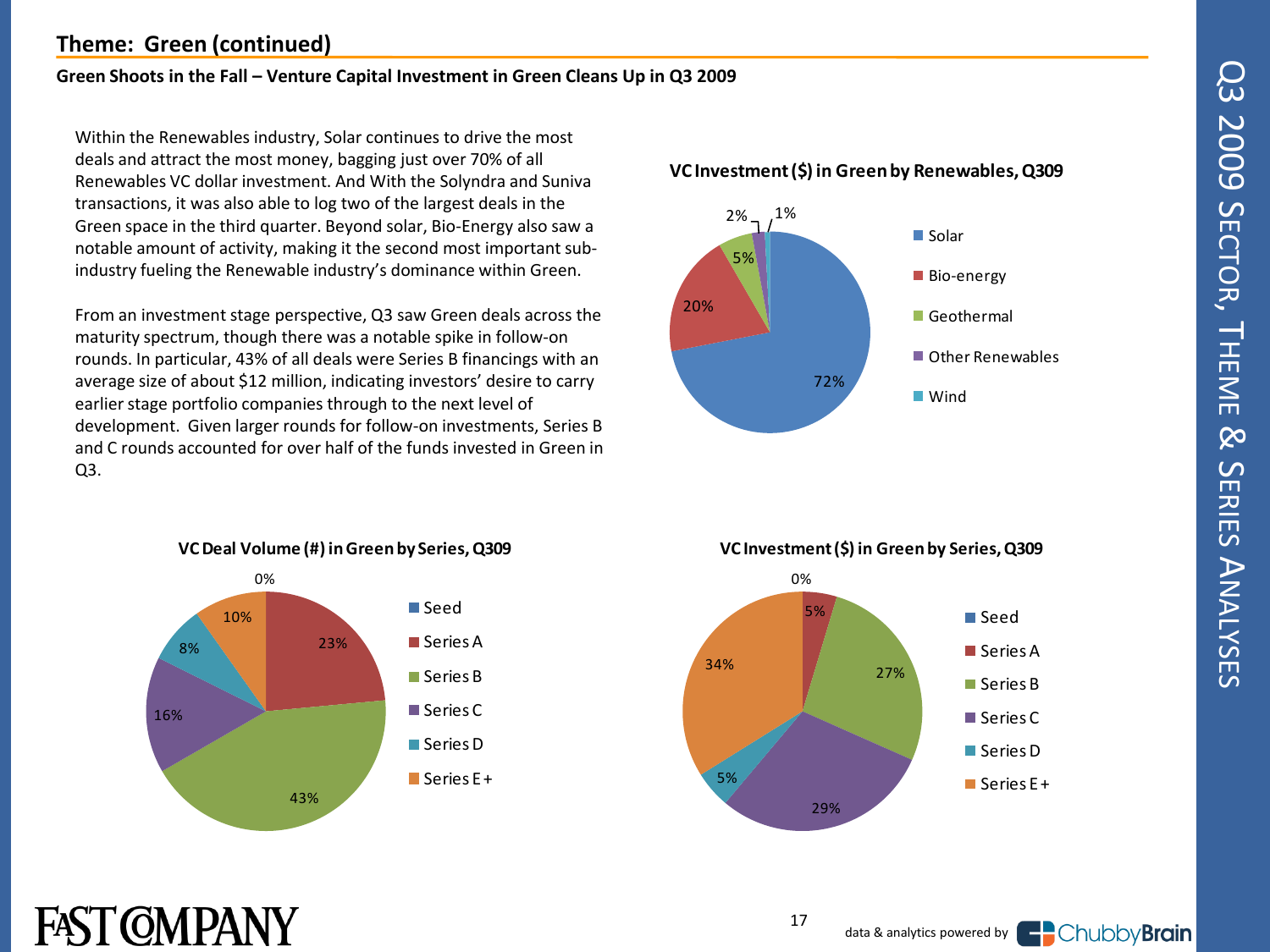#### **Series A: Early Stage Investments**

#### **Predictions About the Death of Early Stage Investment Greatly Exaggerated. VCs Not Shying Away from Early-Stage Internet and Healthcare Deals**

One of the most common refrains heard in the recent VC downturn has been that it would hurt early stage investment as venture capital funding would be siphoned away from early-stage deals in favor of investment to fortify existing portfolio companies, e.g., Series B, C, D, etc deals. While the level of early stage investment by venture capital firms might never approach the near limitless demand for such funds from aspiring entrepreneurs, the Q3 2009 data paints a clear picture – early stage investing is still happening and constitutes a significant number of the deals done in the top two sectors – healthcare and internet.

But with Q3 2009 data in, it's worth making the discussion about early stage investment a data-driven one. The Healthcare sector has seen a steady increase over the course of the year in Series A investments. Q3 2009 saw 50 Series A Healthcare deals in comparison to the first two quarters of the year where there were a grand total of 57 Series A Healthcare investments.

The Internet sector's early stage increase in Q3 2009 versus the first half of the year was not quite as dramatic as the Healthcare sector but remained consistent with the beginnings of the upward trajectory already witnessed in Q2 2009. Series A Internet venture capital deals in Q3 2009 totaled 66 investment versus 61 in Q2 2009 and a paltry 20 during a depressed Q1 2009.

For entrepreneurs seeking venture capital money – the future is looking just a bit brighter.



#### **Internet Series A Investments (#), Q1 thru Q3 2009**



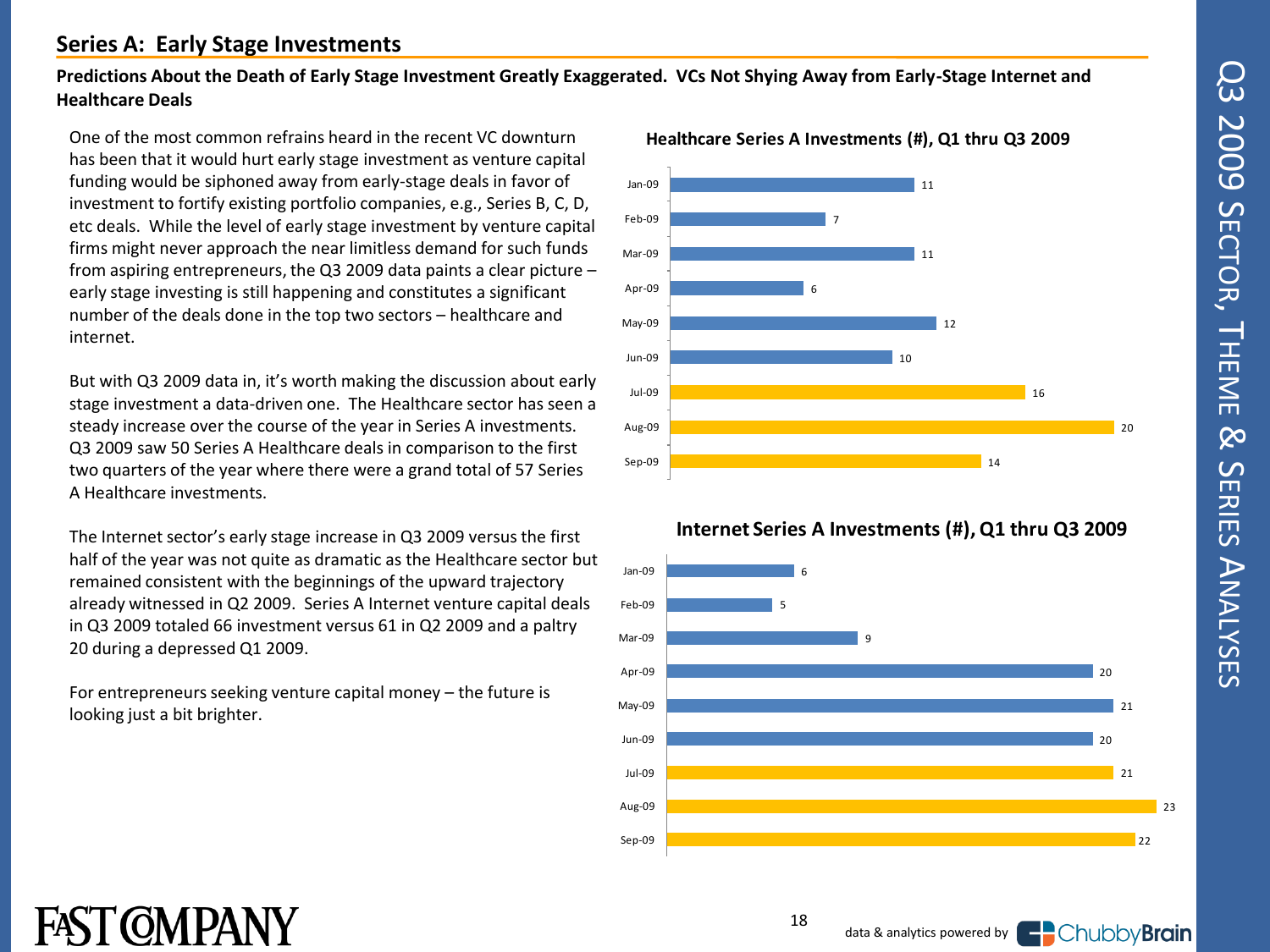#### **Geographic Activity Summary**

#### **Q3 2009 Venture Capital Activity by Geography Cali Towers, South Atlantic Flexes, NY Disappoints**

The 80/8 rule, venture capital world's own take of the 80/20 rule, was once again in full effect in Q3 2009 with the top 8 most active states taking in just over 80% of the funding. Within this "group of 8", California has always played in a league of its own, typically attracting about five times more investment dollars than its nearest competitor, Massachusetts. Q3 2009 was no exception. The Sunshine State continued to assert its dominance, attracting over \$1.1 billion more VC money than in Q2, an increase of 51%. Not to be completely outdone, Massachusetts also posted healthy gains in Q3, with investment up \$124 million over last quarter – an increase of 26%. The other Q3 winner was Texas, which saw twice as many deals and double the funding than in Q2, a welcome return to form after an especially slow first half in 2009. The quarter's relative short-comers were New York, where investment slid by 41% to \$227 million, and Washington, which received over 60% less funding than in the prior quarter and had deal flow cut in half. On the other end of the spectrum, a total of 15 states saw no activity at all.

From a regional perspective (excluding California), New England and, somewhat surprisingly, the South Atlantic – including Georgia, Florida, Maryland, and North Carolina – led the pack, attracting over \$695 million and \$550 million respectively. In terms of investment dollars, this nudged the South just ahead of the more traditional Mid Atlantic VC hub (New York, New Jersey, and Pennsylvania).



#### **Deal Distribution, Top 5 States, Q309**



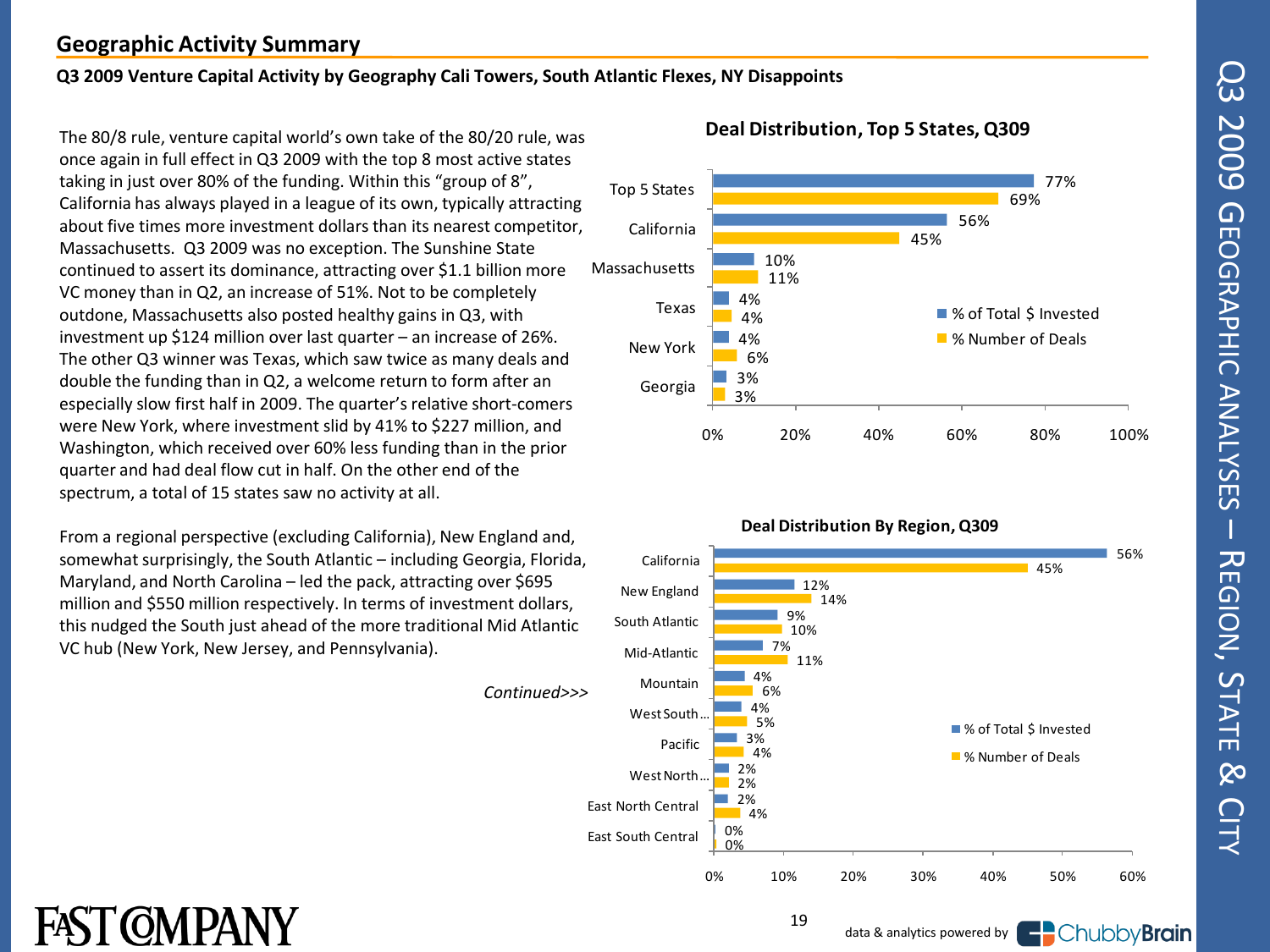### **Geographic Activity Summary (continued)**

#### **Q3 2009 Venture Capital Activity by Geography Cali Towers, South Atlantic Flexes, NY Disappoints**

In line with the strong Healthcare investment numbers witnessed over the last two quarters, a sector-specific look at New England and the South Atlantic in Q3 show 47% and 39% of funds flowing into Healthcare, respectively - significantly above the national average of 32%. This also stands in marked contrast to the Mid Atlantic, which saw the Internet sector receive the majority of Q3 VC investment.



#### **VC Investment (\$) in South Atlantic by Sector, Q309**



#### **■ Healthcare**

- **Energy & Utilities**
- **Mobile & Telecommunications**
- Software (non-internet/mobile)
- Computer Hardware & Services
- **Business Products & Services**
- **Financial**
- Internet
- Industrial
- **Electronics**
- All Other

#### **VC Investment (\$) in Mid-Atlantic by Sector, Q309**



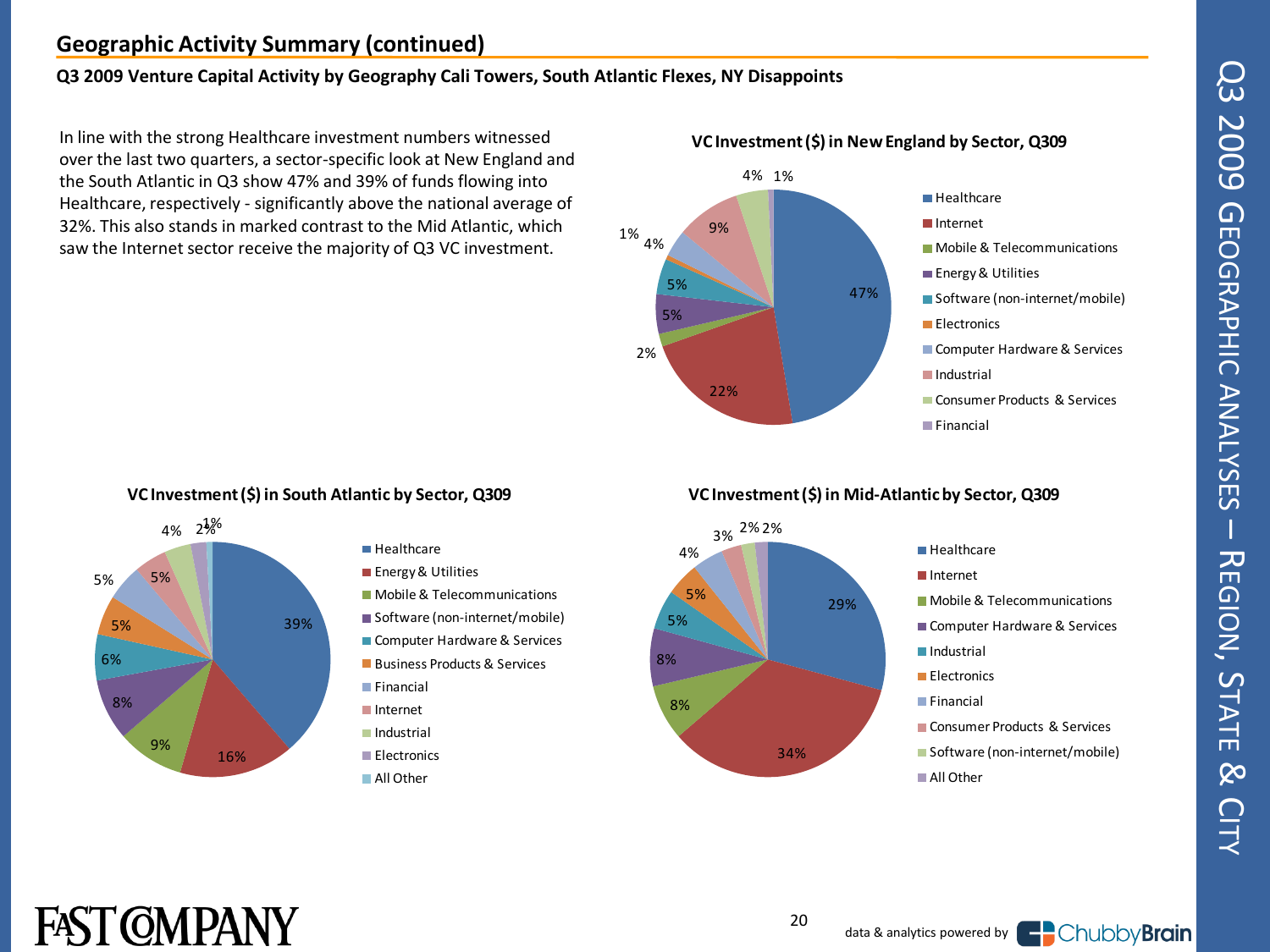#### **State: California**

#### **Q3 2009 Venture Capital Activity Proves You Cannot Stop California. You Can Only Hope to Contain It**

Solyndra (Fremont, CA) scored \$198 million, Twitter (San Francisco, CA) landed \$100 million, Tesla Motors (San Carlos, CA)…the list goes on. With California occupying eight of the ten largest US-based VC deals in Q3 2009, it should come as no surprise that The Golden State fueled a significant portion of Q3 2009's climb into the \$6B+ arena – the largest quarter so far in 2009. Specifically, investment in California startups grew from \$2.27 billion in Q2 2009 to \$3.43 billion in Q3 2009 – a convincing 51% spike. Although a higher average deal size is responsible for some of the investment dollar growth, deal volume followed suit with a 40% jump over Q2.

Household names aside (see opening line), Healthcare, which included later stage investments such as Pacific Biosciences (\$68M), Zogenix (\$51M) and Complete Genomics (\$45M), continued to dominate the Q3 California landscape, followed strongly by Internet, Mobile & Telecommunications and then Energy. Not surprisingly, however, Internet continued to lead the pack in terms of deal volume.

*Continued >>>*





#### **V C Investment (\$M) in California Q309 vs. Q209**



#### **VC Deal Volume (#) in California by Sector, Q309**



21

## FAST COMPANY

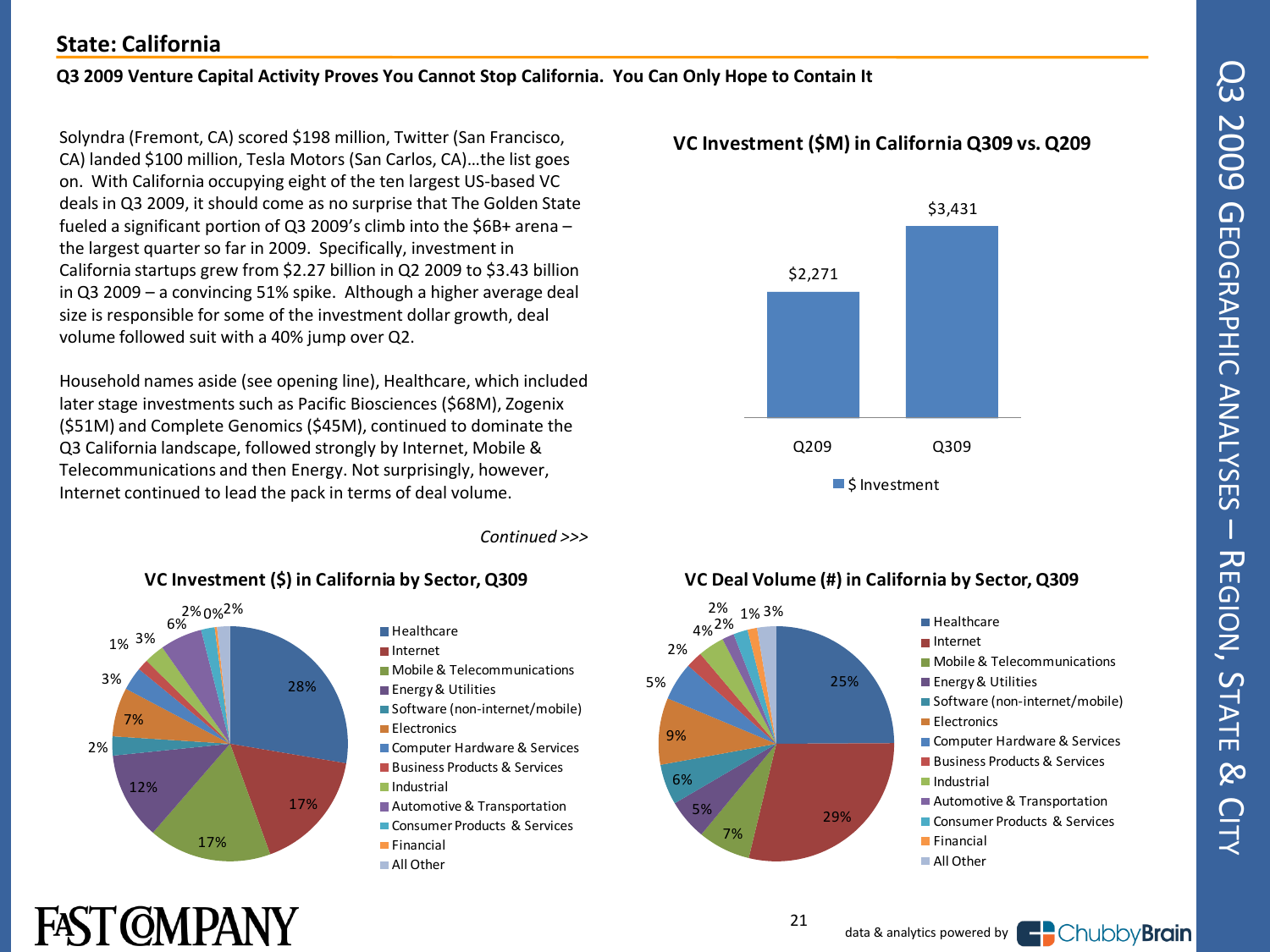### **State: California (continued)**

#### **Q3 2009 Venture Capital Activity Proves You Cannot Stop California. You Can Only Hope to Contain It**

Was California the best place to start a company in Q3 2009? The answer is: it depends on how you look at the data. Not shockingly, California led early stage venture investing (Seed and Series A) amongst all states in terms of deal volume with upwards of 60 deals. However, proportionately speaking California was a laggard in the early stage deal volume category: Seed and Series A deal volume comprised less than a quarter of California's total deals versus the national distribution where 29% of all US deals were early-stage.

An examination of monthly trends over the course of Q3 shows a strong bounce in September versus figures in July and August that were more consistent with those of Q2. California's uptick mirrored that of the larger US venture capital landscape and in fact the increase in the final month of the quarter was made even more significant by many of the aforementioned mega-deals.





 $22$ 

## FASI (OMPANY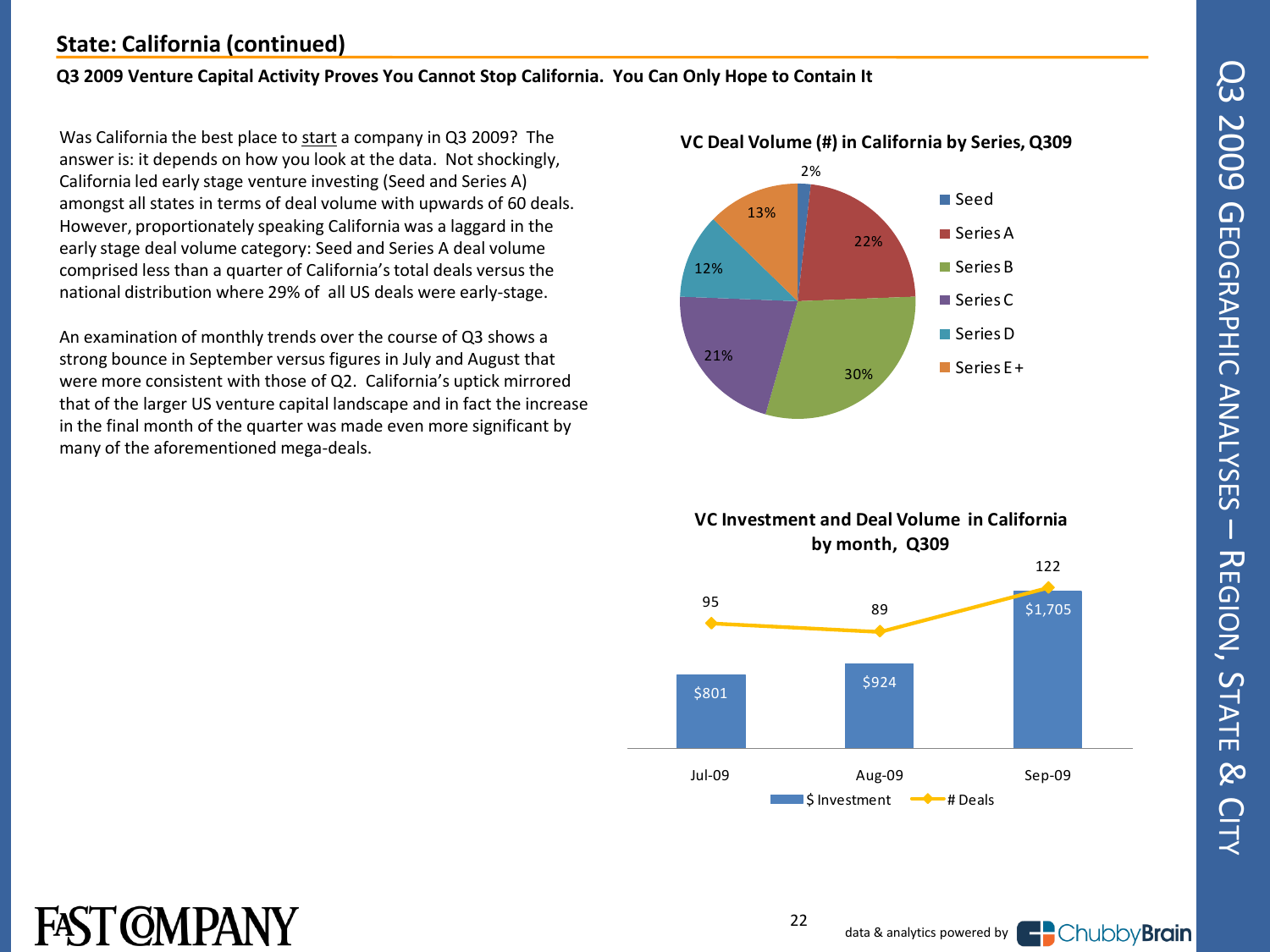#### **State: Massachusetts**

#### **Massachusetts Q3 2009 Venture Capital Numbers Strong…And It's Not All about Healthcare**

It's safe to say that Massachusetts had a strong showing in the context of venture capital investment in Q3 2009. Q3 VC investment growth in Massachusetts' companies saw a 26% increase over Q2 2009, convincingly outstripping national growth averages which stood at 14%. The number of deals also grew at a healthy clip over Q2 2009 coming in 28% higher.

Deal volume stats for the quarter also give some credence to the notion that Massachusetts – a perennial powerhouse in the Healthcare sector may be adding a new arrow to its quiver with solid investment levels in the Internet sector. In reviewing deal volume (# of deals) by sector, 34% of Massachusetts' VC deals were in the Internet sector which exceeded both the national and Californian proportions of Internet deals; those both stood at 29% for the quarter. Massachusetts actually saw the number of Internet deals eclipse the number of deals in the Healthcare arena – 25 to 21. In fact the only states with higher percentage of deal volume going to the Internet sector were NY and TX.

Massachusetts also saw a higher percentage of deal volume going towards the Healthcare sector (29% of total) versus the national average which also helped provide Massachusetts with the second highest deal count in the Healthcare sector (behind California).

*Continued >>>*

#### **V C Investment (\$M) in Massachusetts Q309 vs. Q209**



#### **VC Deal Volume (#) in Massachusetts by Sector, Q309**



## FAST COMPANY

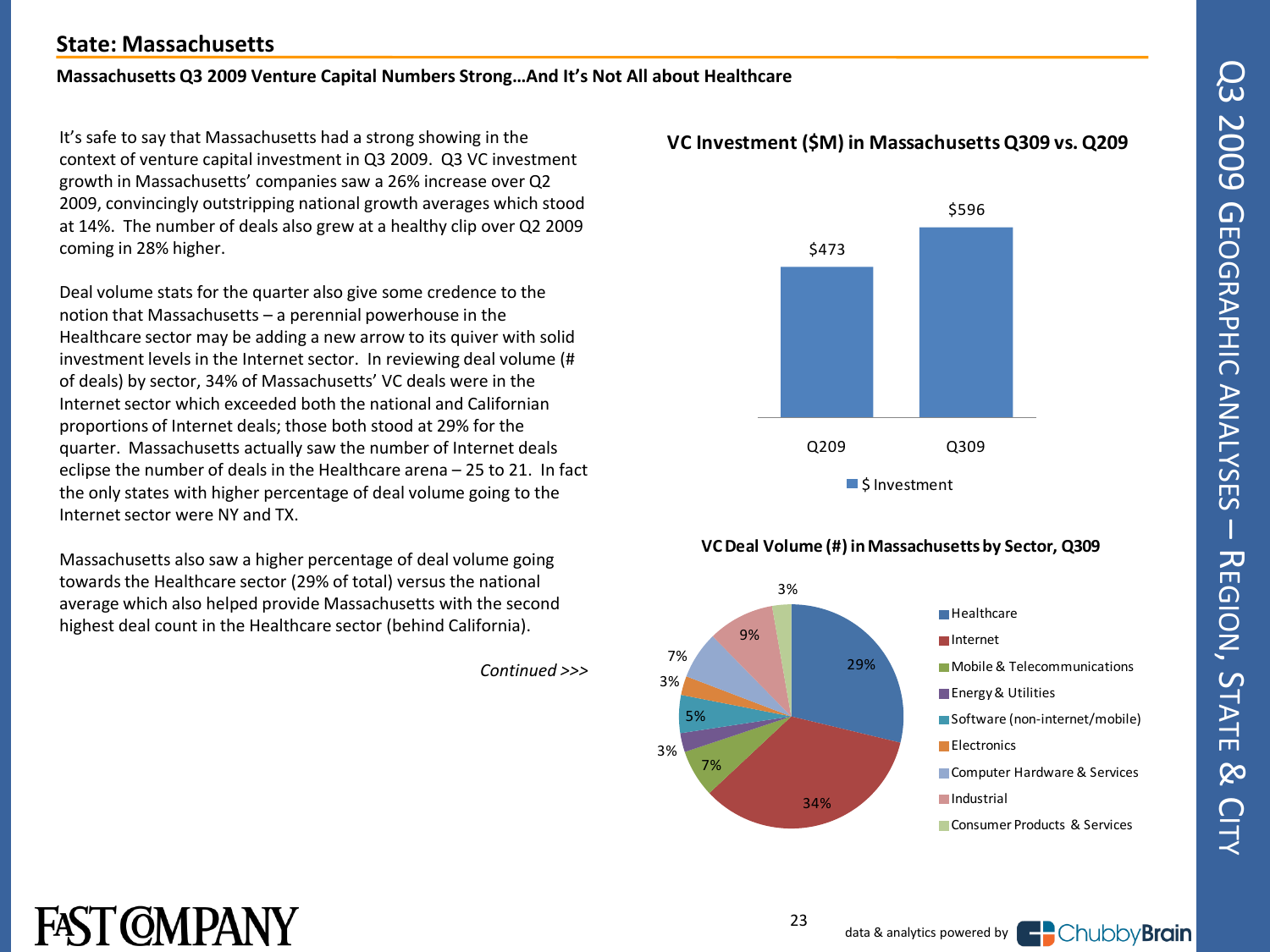#### **State: Massachusetts (continued)**

#### **Massachusetts Q3 2009 Venture Capital Numbers Strong…And It's Not All about Healthcare**

Massachusetts' Healthcare sector, not surprisingly, was the clear winner on a dollars -of -funding basis capturing 52% of total state venture capital dollars in Q3 2009. This proportion is much greater than the national venture capital proportion where Healthcare represented 32% of funding. On a sequential dollar basis, Healthcare investment in Massachusetts was up 46% versus Q2 2009. The favorable comparisons versus national averages and the last quarter are driven in some measure by the fact that Massachusetts' Healthcare investment deal size averaged \$16M vs. the national healthcare average deal size of \$10.9M or 47% larger than the national average. The Internet sector as previously discussed did well on a deal count basis as well as on a dollar of investment basis. The other notable Massachusetts industry in Q3 2009 was the Industrial sector which received 9% of the VC funding, driven by equipment manufacturing and basic materials development.

On a deal volume (# of deals) by Series basis, Massachusetts also proved to be friendly for early stage companies as 37% of deals went to venture -backed Seed or Series A deals. This compared favorably with the national level of early stage deals which stood at 29%.

*Continued>>>*







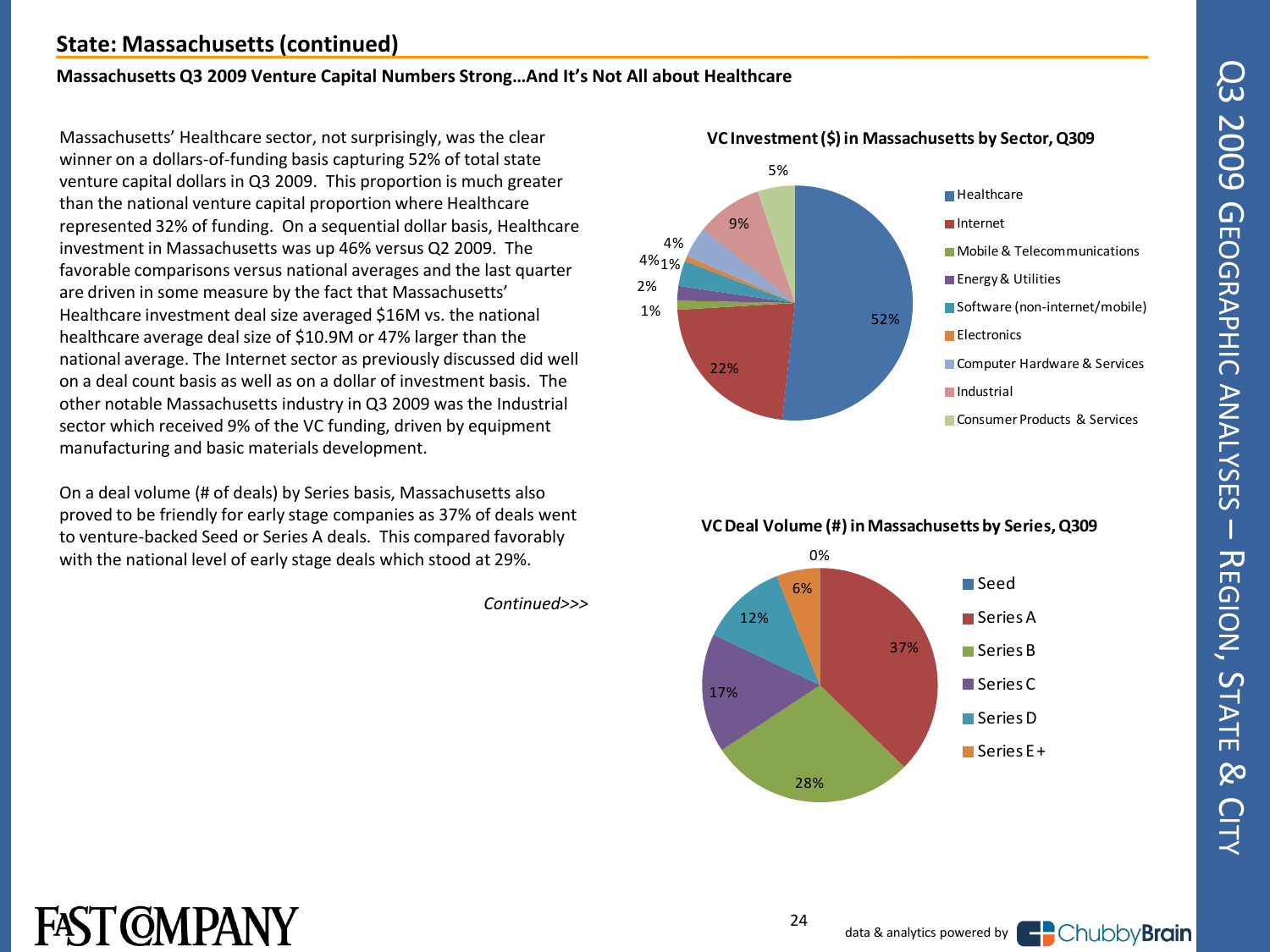### **State: Massachusetts (continued)**

#### **Massachusetts Q3 2009 Venture Capital Numbers Strong…And It's Not All about Healthcare**

Massachusetts monthly investment trends were different than the national picture which generally saw increased investment momentum (on a dollars and deals basis) as the quarter progressed. In Massachusetts, there was a slowdown in August but it was not as prominent as the national trend, and instead of September, July was actually the strongest month of the quarter.

Cambridge led all cities for venture capital investment in Massachusetts, not surprising given its ties and access to University research and talent.





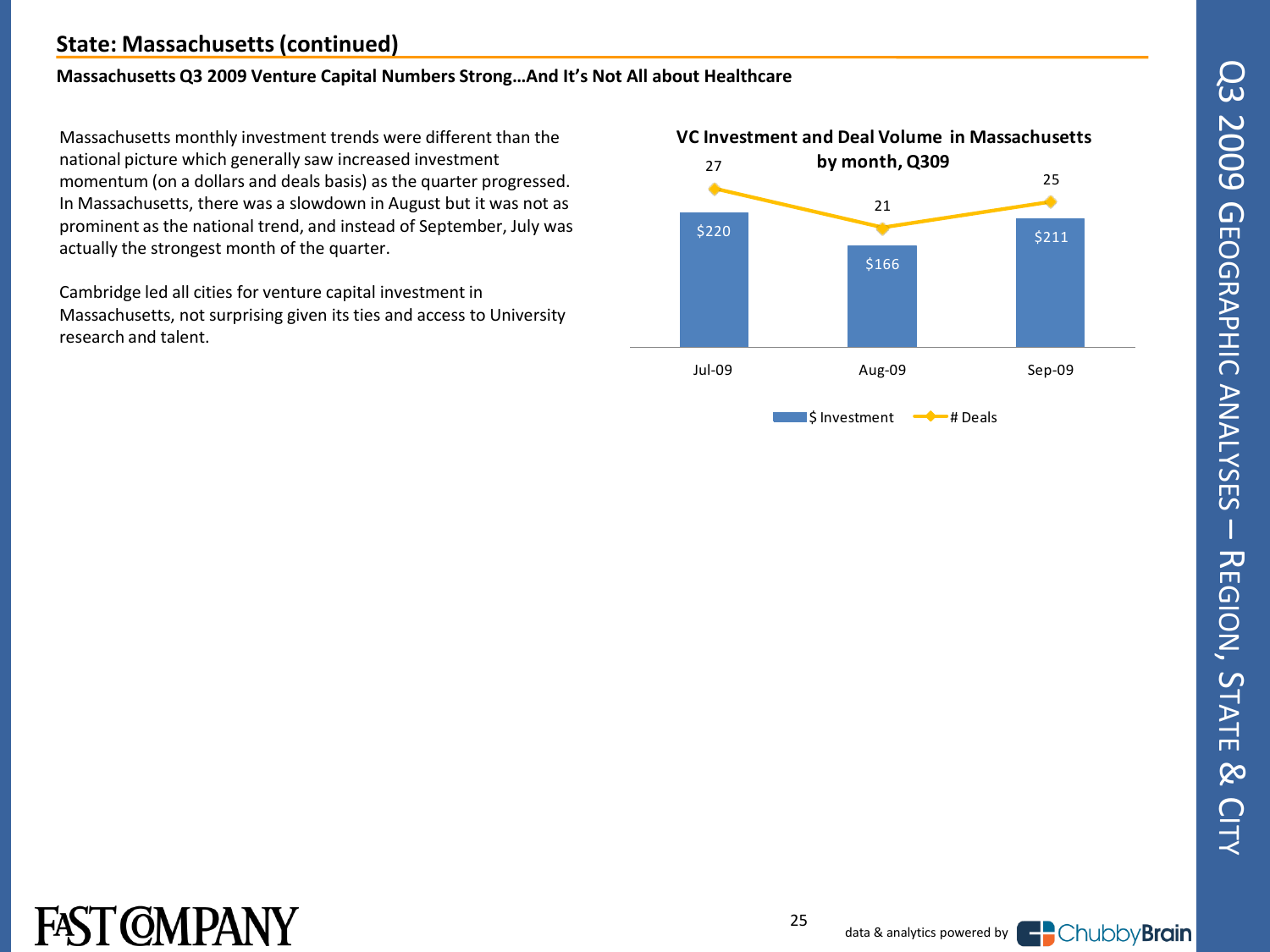# Q3 2009 GQ3 2009 GEOGRAPHIC ANALYSES EOGRAPHIC ANALYSES  $\overline{\phantom{a}}$ 고 EGIONຸ<br>ທ TATE  $\infty$ **CITY**

#### **State: Texas**

#### **Austin Leads a Strong Quarter for Texas Bringing the Lone Star State Back into Venture Capital Prominence in Q3 2009**

Texas startups struck oil of the venture capital investment variety in Q3 2009 with over \$230 million in VC investment, making the Lone Star state the third largest in terms of funding received during the quarter behind two stalwarts: California and Massachusetts. Texas displaced perennial number three, New York, to take the third spot. Deal volume also saw an incredibly healthy quarter-over-quarter spike, doubling from 15 to 30 with help from a slew of deals that took place in Austin.

Austin-based startups were the recipients of over a third of all VC investments in Texas, fueling a large portion of money invested in the Internet and Mobile & Telecommunications sectors. Healthcare also collected a reasonable portion of funding as a result of numerous mid-to-late stage deals that required heavy capitalization. More or less, deal volume (second chart) followed suit with dollar distribution.

*Continued >>>*

Consumer Products & Services



#### **VC Investment (\$) in Texas by Sector, Q309**

#### **V C Investment (\$M) in Texas Q309 vs. Q209**





## FAST COMPANY

20%



26

3 %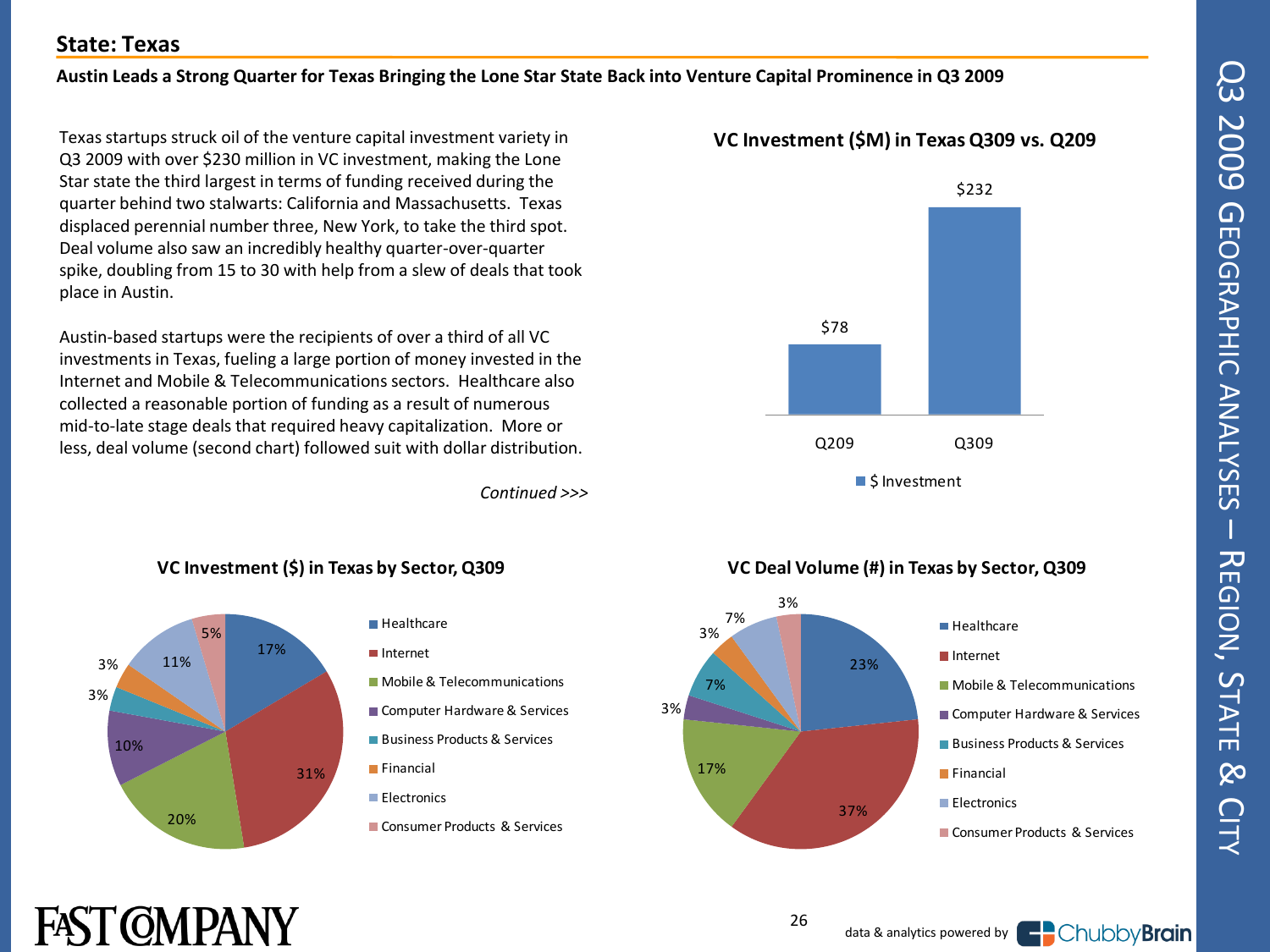# Q3 2009 GQ3 2009 GEOGRAPHIC ANALYSES EOGRAPHIC ANALYSES  $\overline{\phantom{a}}$ 고 EGIONຸ<br>ທ TATE  $\infty$ **CITY**

### **State: Texas (continued)**

#### **Austin Leads a Strong Quarter for Texas Bringing the Lone Star State Back into Venture Capital Prominence in Q3 2009**

Texas was a hub of early stage startup activity in Q3, with over a third of deal volume going towards Series A deals and another third towards Series B. A large portion of these first/second round deals were in Internet. In fact, nearly all Q3 Internet deals in Texas were for early stage companies.

The monthly Q3 trend saw a relatively quiet August. Not only was deal volume stronger in July and September than it was in August, but those months also saw higher magnitude deals including larger later stage investments.







27

## FAST COMPANY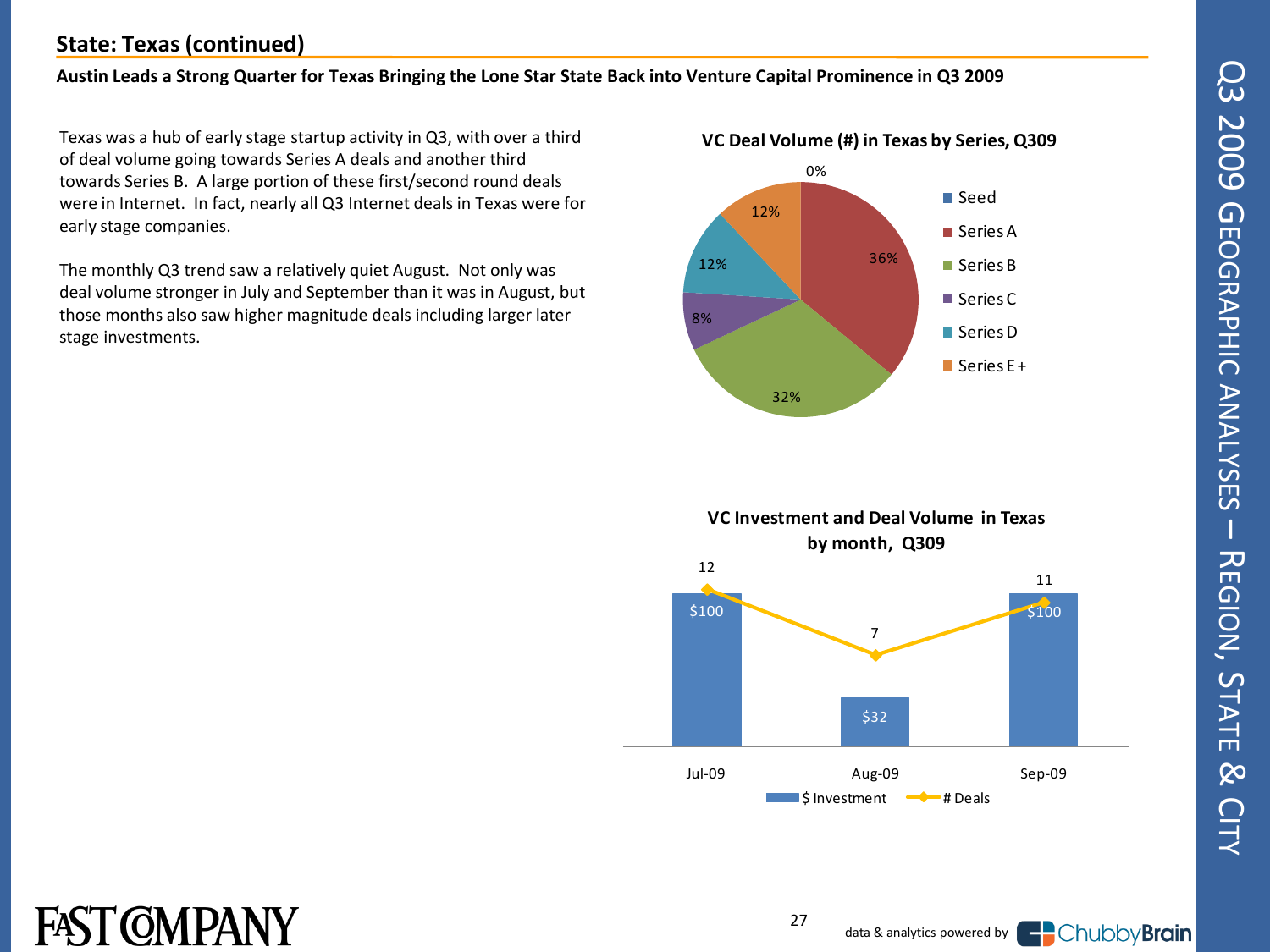#### **State: New York**

#### **New York VC Investment Declines in Q3 2009 Bucking National Trend. Moves NY Out of Top 3 as Destination for Venture Capital Investment**

New York state's venture capital funding levels (\$) tumbled in Q3 2009 with a 41% decrease versus Q2 2009 and deal volume (# of deals) also dropping by 11% quarter over quarter. The net result of this is a significant decline in NY's average deal size, taking it from \$8.8M in Q2 2009 to \$5.8M in the recently passed quarter – a 34% decline in average deal size. A big contributor was a drop in New York's Internet Sector, which fell by 32% and 21% on an investment \$ and deal volume basis, respectively. NYC still made a solid showing, landing in the top five cities for Internet investment, but the overall state's drop remained quite significant. In fact, the drop in venture capital dollars flowing to NY companies moved the state to the number four spot in VC funding behind California, Massachusetts and Texas. New York State saw only \$24M more venture capital investment flow to it than Georgia.

Not shockingly, NY's deal volume was heavy on Internet deals, with over 59% of deals attributed to that sector – far and away the state with the highest proportion of Internet deal volume. Given NYC's prominence as a banking hub, Financial Services also made a respectable showing in Q3 2009 as the second most invested in sector within New York in terms of both volume and dollars. Government efforts by Mayor Bloomberg, the NYC Economic Development Corporation and NYC ACRE as well as VC-sponsored initiatives such as the First Growth Venture Network will undoubtedly take some time to bear fruit as they aim to not only spur entrepreneurship but in some instances, diversify the state's capabilities in other sectors such as green/clean tech. Further piling on, this quarter's disappointing results arrive on the heels of a scathing report regarding NYC's ability to leverage its university research to spur entrepreneurship and economic development.

*Continued >>>*

#### **V C Investment (\$M) in New York Q309 vs. Q209**



#### 8 % 59% 8 % 2%<br>2%  $\frac{1}{2}$ <br>2% 3% 3% 10% **VC Deal Volume (#) in New York by Sector, Q309**<br>5% **Healthcare** Internet **Mobile & Telecommunications** Software (non-internet/mobile) Computer Hardware & Services **Business Products & Services Industrial Financial All Other**

## **FAST COMPANY**

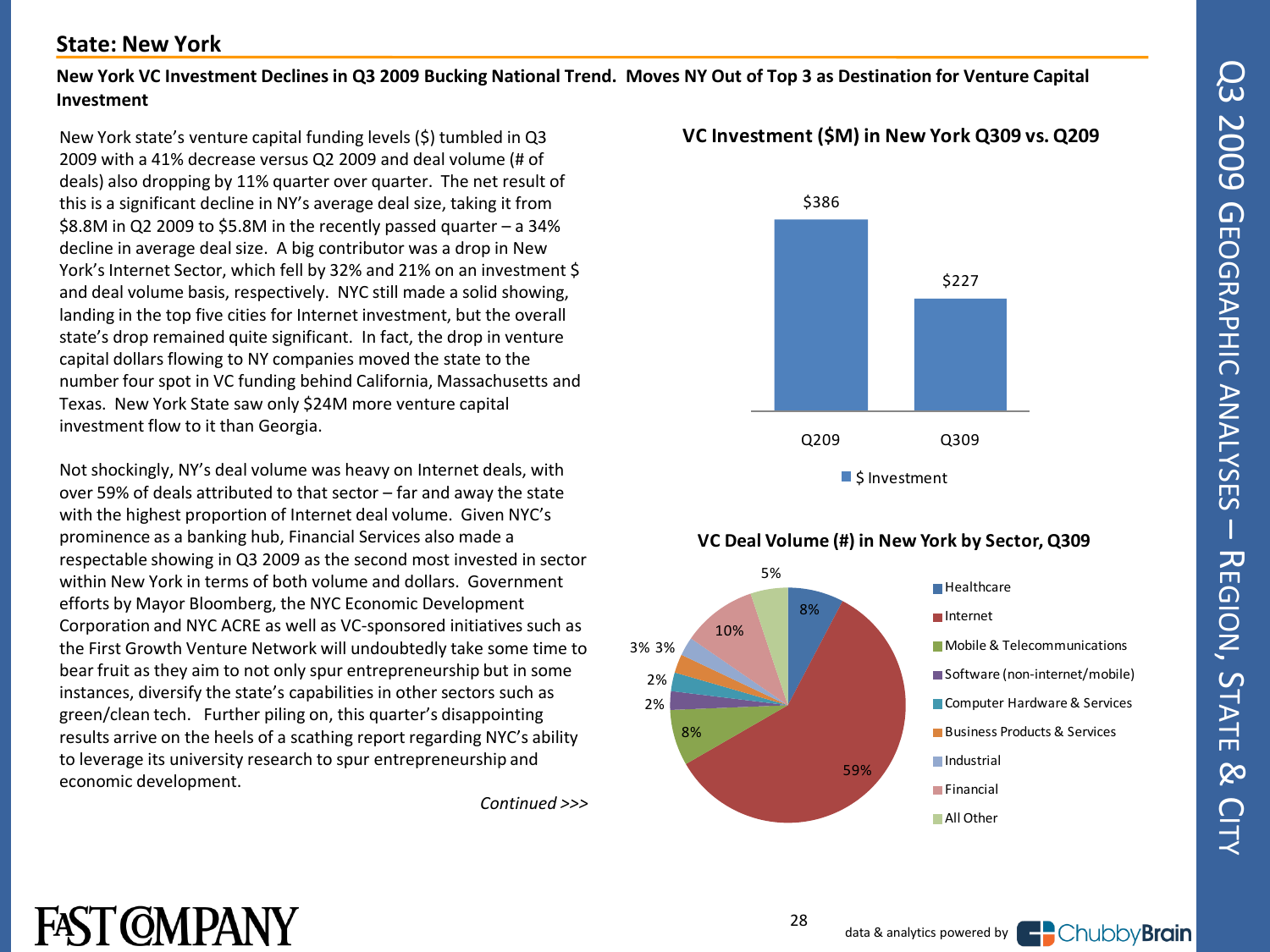#### **State: New York (continued)**

#### **New York VC Investment Declines in Q3 2009 Bucking National Trend. Moves NY Out of Top 3 as Destination for Venture Capital Investment**

Again, on an investment funding basis by sector, Internet dominated but was down 32% from Q2 2009. The Internet sector represented 62% of the state's VC investment funding which is much greater than national level where the Internet represented only 17%. In addition, NY has a modestly higher Internet deal size compared to the national internet deal size in Q3 2009 with NY at \$6.4M compared to the national average of \$5.9M.

In evaluating deal volume by series, NY did well in the early stage bucket (Series A and Seed) with 32% of investment deals in these early stage rounds. This was higher than the national level which had 29% of deals go to such early stage companies. The biggest difference in NY's stage of investment versus other states was that 41% of deals were Series B rounds versus the national average of 29%.

New York's monthly trend was essentially the polar opposite of the national picture. August, the vacation month, was generally weakest across the board but in New York, it was actually the strongest month on both a deals and dollars basis. Interestingly, the slow down for NY occurred in September with half the number of deals and dollars of August.



## **VC Investment and Deal Volume in New York**



#### **VC Deal Volume (#) in New York by Series, Q309**



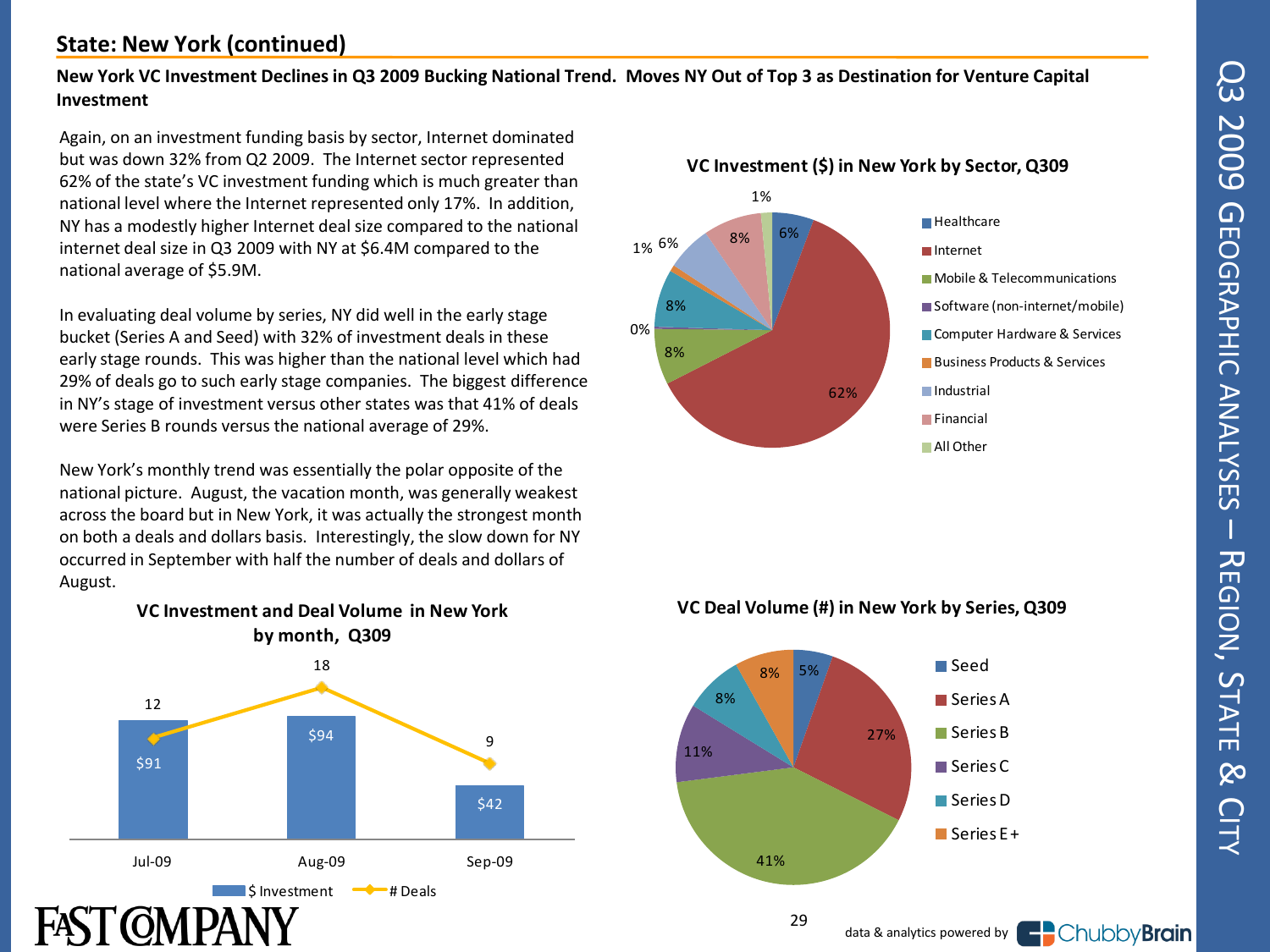# Q3 2009 GQ3 2009 GEOGRAPHIC ANALYSES EOGRAPHIC ANALYSES – 고 EGIONຸ<br>ທ TATE  $\infty$ **CITY**

### **State: Georgia**

#### **The South Will Rise Again: Georgia Sees More VC Deals, but (Slightly) Less Money from Venture Capitalists in Q3 2009**

Georgia's positive storyline for Q3 2009 isn't a surge in total VC investment dollars received - those remained reasonably consistent: \$202 million in Q3 versus \$212 million in Q2. Rather, the scoop is in the volume of venture-backed deals, which more than doubled from Q2 to Q3. When you consider the fact that \$75 million went towards a single investment in Norcross-based solar giant, Suniva, Georgia was abuzz with a larger number of small-to-mid size investments than it was in Q2.

Suniva skewed overall investment dollars in favor of the Energy sector. Computer Hardware & Services is also heavily represented in the investment dollar breakdown due to a single \$31.5M investment in SecureWorks – a managed IT security company for large enterprises. The deal volume distribution chart (second chart) shows a more "honest" distribution of small to mid-size deals across a diverse array of sectors, with Healthcare and Internet owning the lion's share of transactions.

*Continued >>>*



#### **VC Investment (\$) in Georgia by Sector, Q309**



#### **V C Investment (\$M) in Georgia Q309 vs. Q209**



#### **VC Deal Volume (#) in Georgia by Sector, Q309**





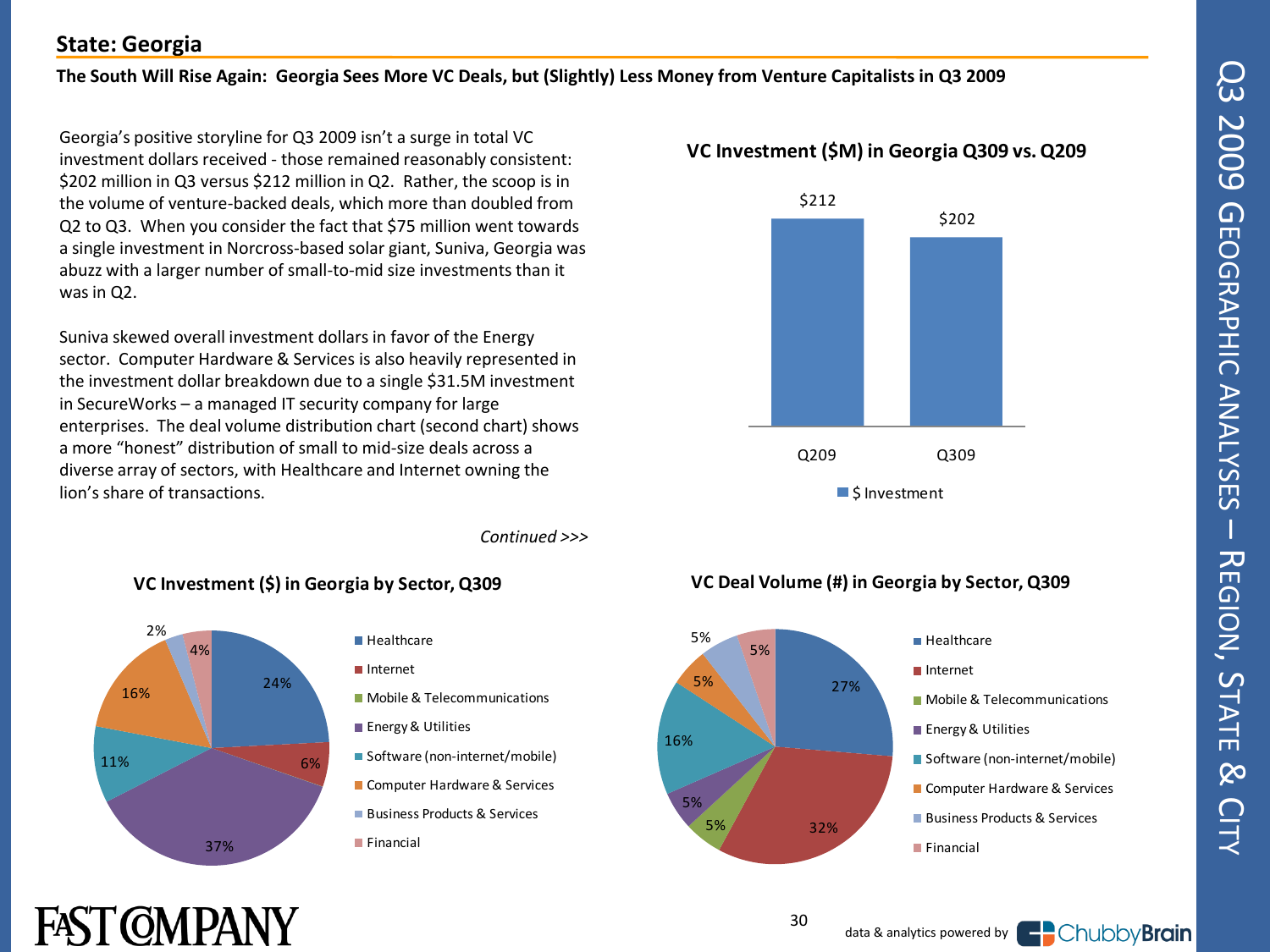# Q3 2009 GQ3 2009 GEOGRAPHIC ANALYSES EOGRAPHIC ANALYSES  $\overline{\phantom{a}}$ 고 EGIONຸ<br>ທ TATE  $\infty$ **CITY**

### **State: Georgia (continued)**

#### **The South Will Rise Again: Georgia Sees More VC Deals, but (Slightly) Less Money from Venture Capitalists in Q3 2009**

Deal volume distribution across Series B, C and E was fairly even, with very little representation for early stage deals. Specifically, Q3 saw no Seed deals and a very limited number of Series A – surprising considering the prevalence of small-to-midsize deals during the quarter might have suggested otherwise.

The aforementioned Suniva and SecureWorks deals occurred in July, accounting for the huge spike in \$ investment at the beginning of the quarter. Volume experienced a small bump in August, but stayed fairly consistent across the time period.





#### **VC Investment and Deal Volume in Georgia by month, Q309**



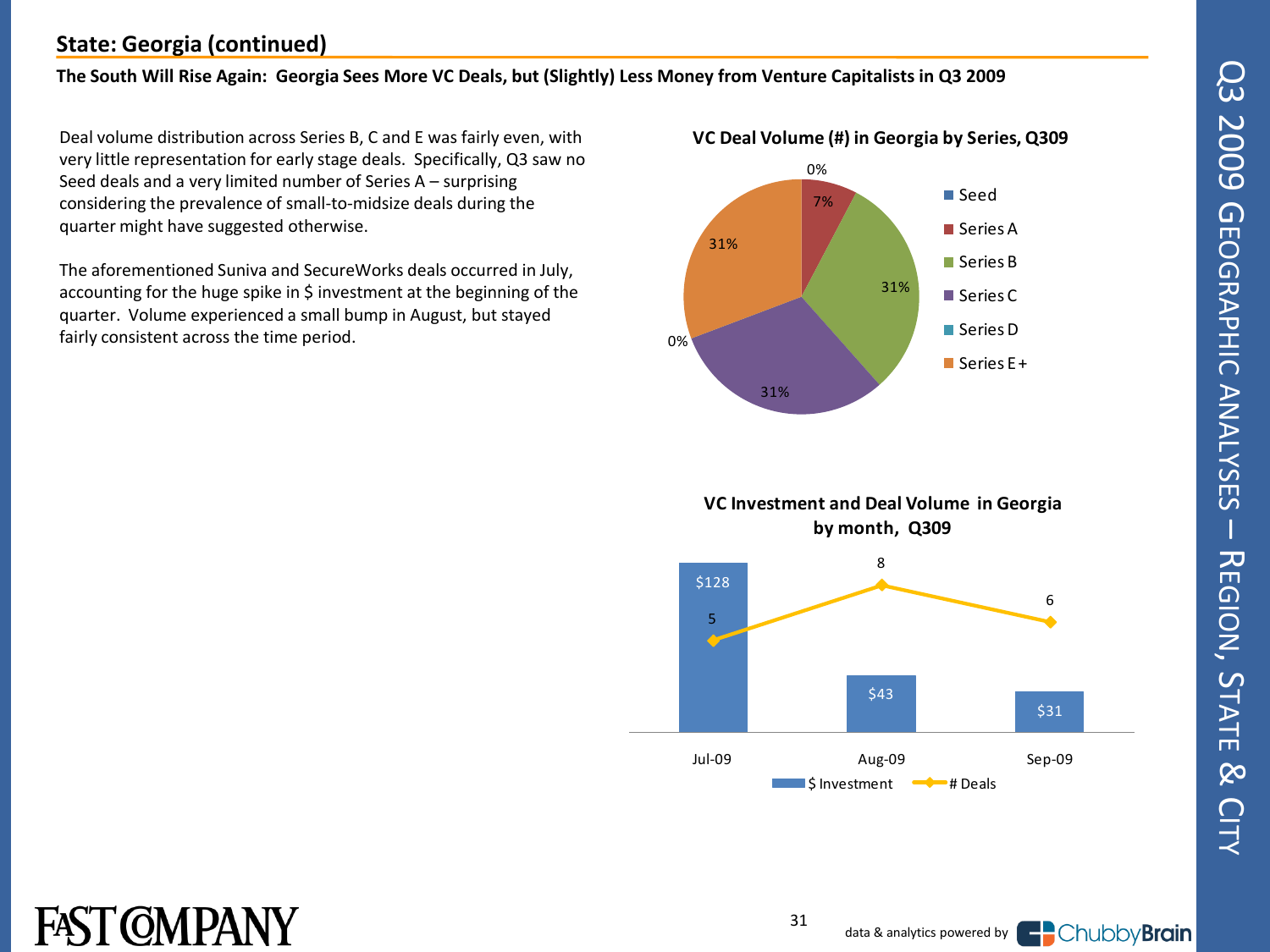# Q3 2009 GQ3 2009 GEOGRAPHIC ANALYSES EOGRAPHIC ANALYSES  $\overline{\phantom{a}}$ 고 EGIONຸ<br>ທ TATE  $\infty$ **CITY**

### **State: Maryland**

#### **Maryland Enters the Fray as a Destination for Venture Capital Investment in Q3 2009**

With help from a few marquee deals, Maryland came out of nowhere to become the sixth largest state in terms of VC investment dollars received in Q3. HD radio developer iBiquity led the surge by securing \$42.5 in later stage funding. iBiquity, alone, was over \$30 million larger than any single Maryland deal that occurred in Q2 2009. Investment dollars aside, however, Maryland also saw twice the number of deals in Q3 than it did in Q2.

Overall distribution of investment dollars exhibited heavy clustering in Healthcare, Mobile and Business Products & Services, resulting from a few capital intensive deals in those sectors. However, only Healthcare dominated the scene in terms of deal volume, with a much more liberal distribution across remaining sectors.

*Continued >>>*





### 45% 0 % 30% 3 % 2 % 17% **VC Investment (\$) in Maryland by Sector, Q309**<br>3% **Healthcare** Internet Industrial

**Mobile & Telecommunications** ■ Software (non-internet/mobile) Computer Hardware & Services ■ Business Products & Services

#### **VC Deal Volume (#) in Maryland by Sector, Q309**





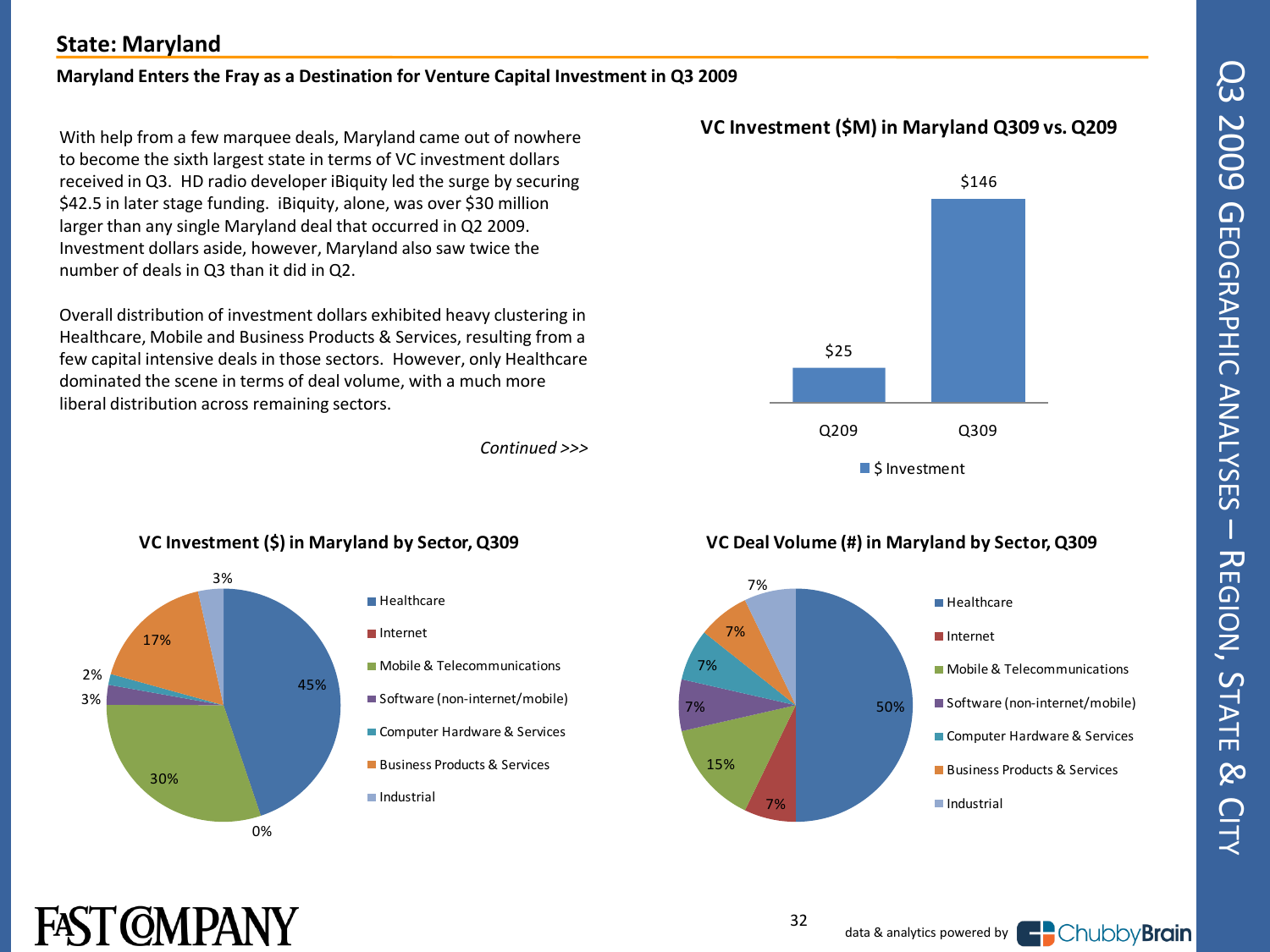### **State: Maryland (continued)**

#### **Maryland Enters the Fray as a Destination for Venture Capital Investment in Q3 2009**

Maryland was also very friendly to early -to -mid stage companies in Q3, with more than 60% of deals going towards Series A and Series B.

Maryland's mega -deals, including iBiquity, occurred at the bookends of the quarter. Deal volume remained fairly consistent across the three months. Maryland's quarterly trend was counter to the national trend which saw the largest volumes of deals and funding occurring in September.





### **VC Investment and Deal Volume in Maryland by month, Q309**



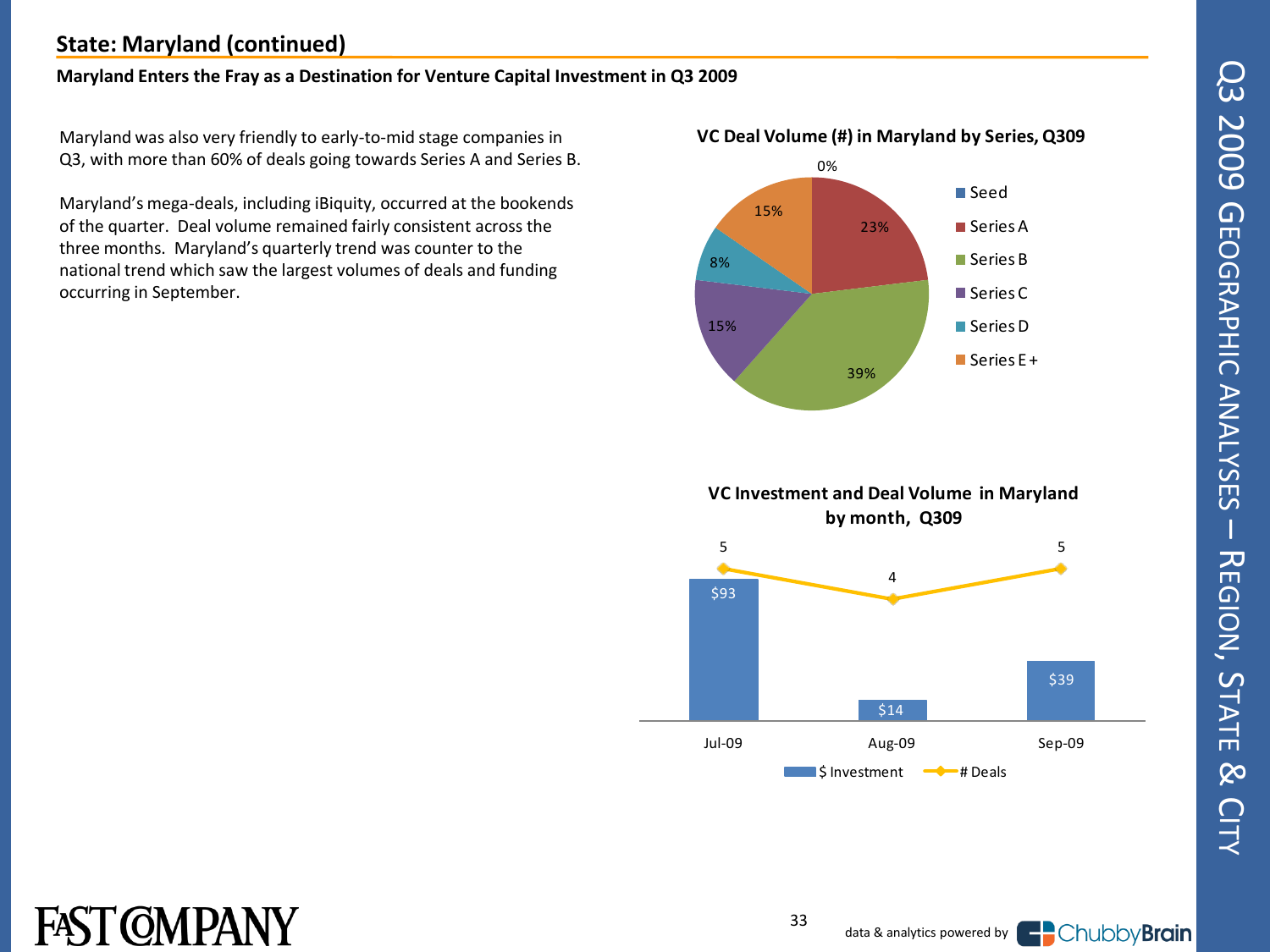#### **State: Washington**

#### **Q3 2009 Venture Capital Investment: Calypso Keeps Washington in the Top 10…Barely**

Going against the national trend, Washington experienced a dramatic drop in quarter-over-quarter VC investment from nearly \$275 million received in Q2 to \$144 million received in Q3. In fact, Washington was number seven on the list of states to receive money for startups in Q3 - still not too shabby. However, when you consider that it was fourth on the list in Q2, behind only California, Massachusetts and New York (all from the "not surprising" department), combined with the fact that over a third of this quarter's \$144 million came from a single investment (Calypso Medical's \$50 million late stage deal), there may be reason for concern. Washington's deal volume also fell off a cliff in Q3 to a level less than half that of Q2.

Including Calypso Medical, Washington's three largest investments included Apptio (\$14M) and VoiceBox Technologies (\$13M). A breakdown of VC dollar investment by Sector reveals how Calypso skewed the distribution towards Healthcare, especially when viewed alongside deal volume by Sector.

*Continued >>>*



#### **V C Investment (\$M) in Washington Q309 vs. Q209**



#### 33% 9 % 24% 5 % 5 % 5 % **VC Deal Volume (#) in Washington by Sector, Q309 Healthcare** Internet **Mobile & Telecommunications Energy & Utilities** Software (non-internet/mobile) Computer Hardware & Services

## FAST (OMPANY



34

19%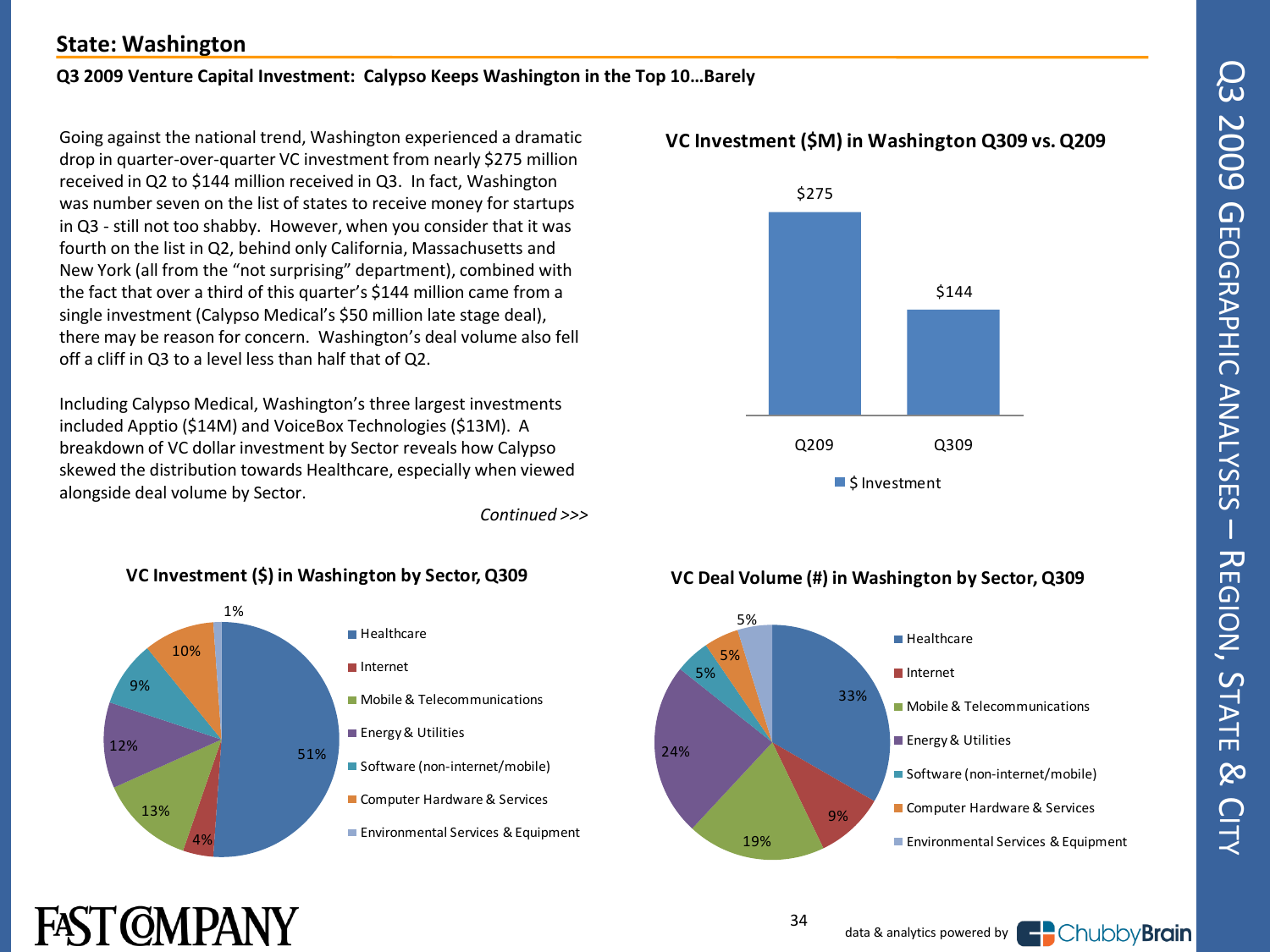#### **State: Washington (continued)**

#### **Q3 2009 Venture Capital Investment: Calypso Keeps Washington in the Top 10…Barely**

In terms of deal volume distribution by stage, Washington was very friendly to budding startups and those securing second round investment. Specifically, Series A and Series B comprised 70% of VC transaction volume for Q3 2009.

Monthly trends show an interesting story, with volume consistently falling month-over-month. Investment dollars followed suit, save for the Calypso deal that spiked the number for September.



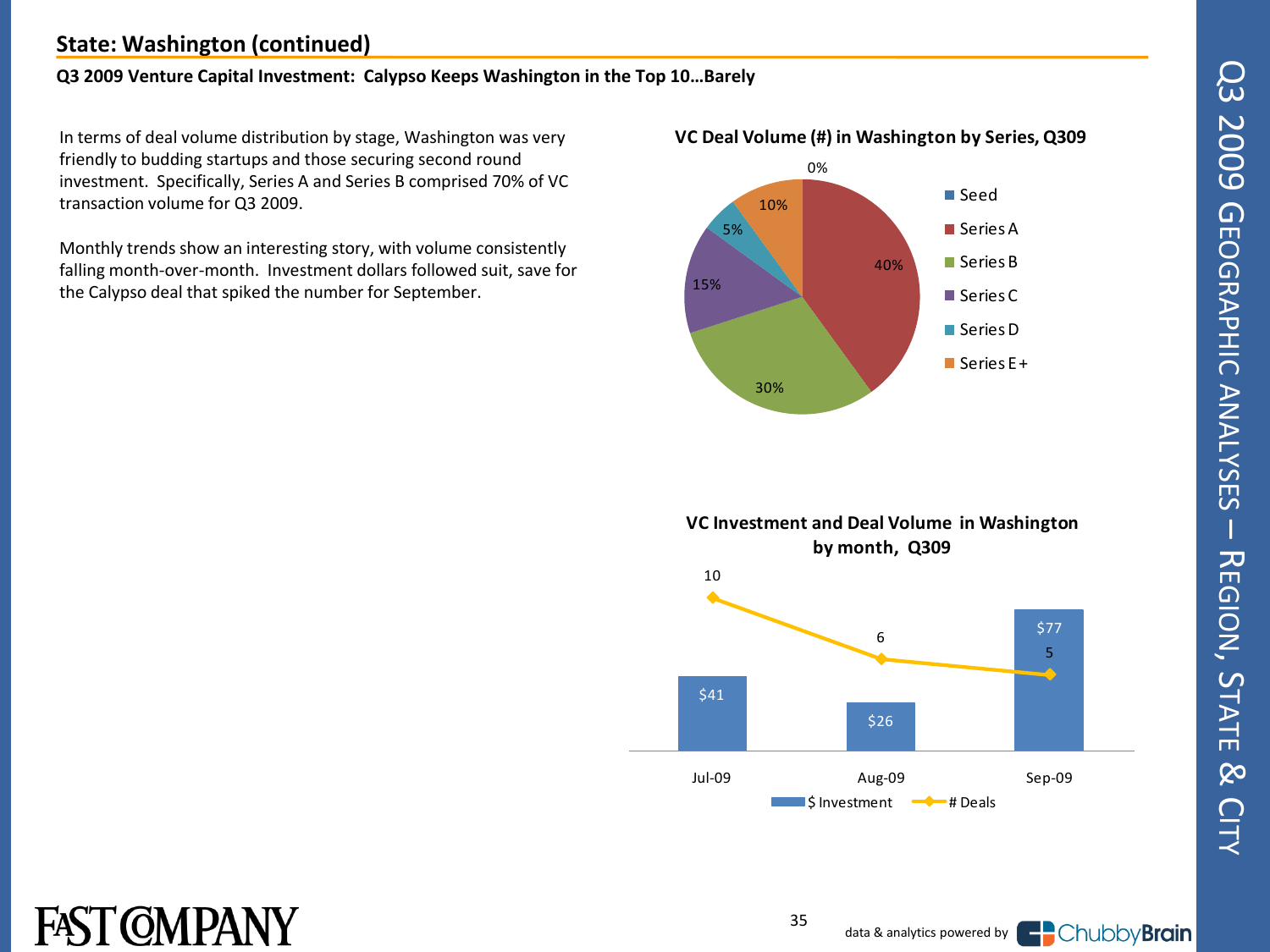### **State: Pennsylvania**

#### **Pennsylvania Venture Capital Drops in Q3 2009. Small Bone Makes a Big Difference**

Pennsylvania's venture capital investment in Q3 2009 tumbled 28% based on dollars of venture capital investment into the state versus the prior quarter. The number of deals, however, increased by 53% from the prior quarter. One of the main drivers of the large dollar figures in Q2 2009 was the \$108M investment in healthcare company, Small Bone Innovations. If we were to eliminate this investment to "normalize" Q2 2009, VC investment in the Keystone state would have grown by over 70%.

The state's deal volume by sector is primarily driven by Healthcare with 48% of deal volume going to that sector. Internet followed as the second most active sector in terms of deal volume. The distribution of investment dollar mirrors the deal distribution figures with Healthcare claiming the largest single chunk of funds: 50% to be exact. Outside of Healthcare, we see investment dollars flowing liberally across numerous sectors as the graph illustrates.

*Continued >>>*

#### **VC Deal Volume (#) in Pennsylvania by Sector, Q309**



#### **V C Investment (\$M) in Pennsylvania Q309 vs. Q209**



#### **VC Investment (\$) in Pennsylvania by Sector, Q309**



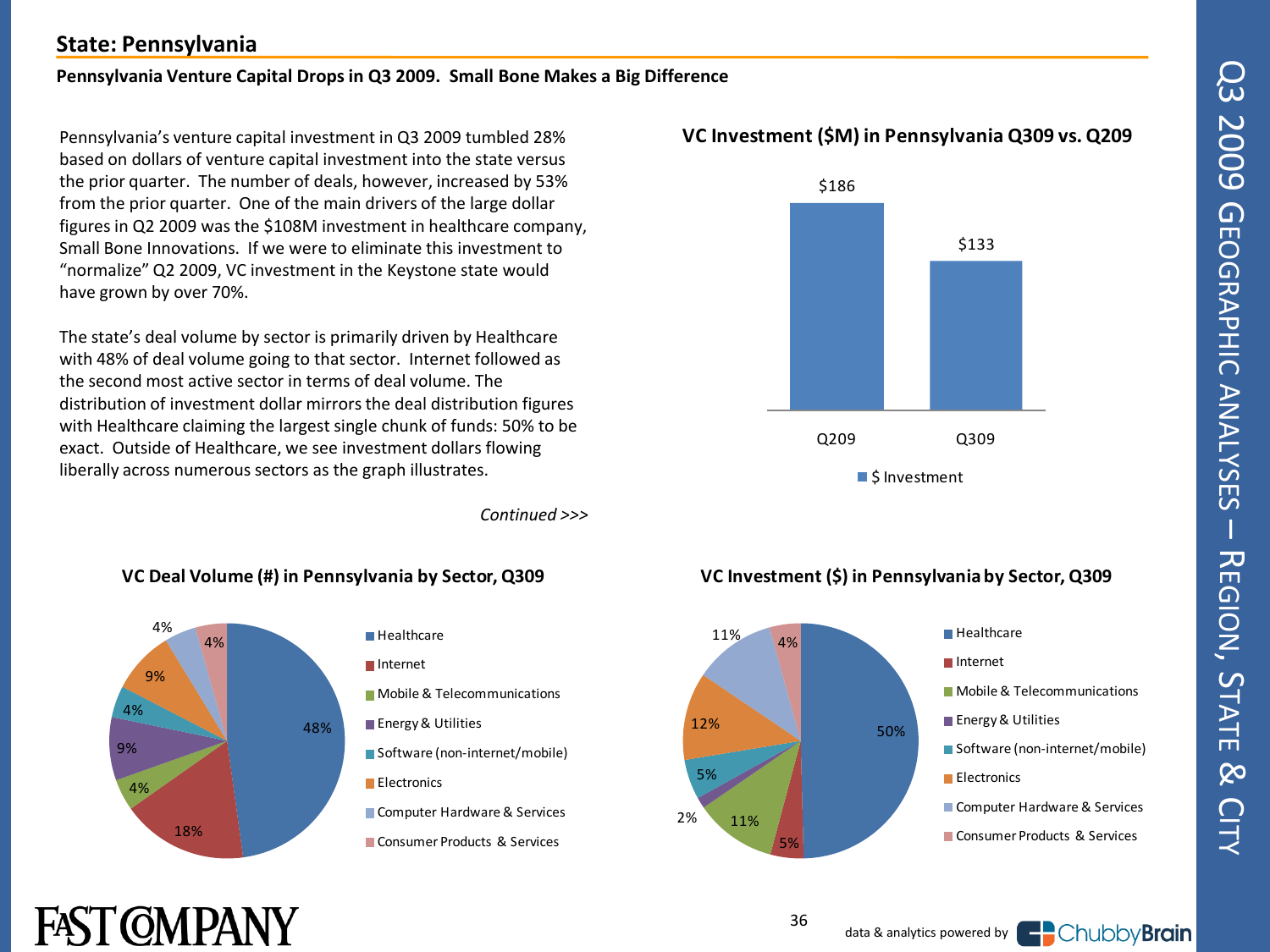### **State: Pennsylvania (continued)**

#### **Pennsylvania Venture Capital Drops in Q3 2009. Small Bone Makes a Big Difference**

Pennsylvania is one of the more early stage friendly states with Series A making up 57% of the deals. This could be a result of various incubator programs like Pittsburgh Life sciences GreenHouse and InnovationWorks which seem to enjoy some success in terms of securing Series A investments for their incubated companies from venture capital firms.

The monthly trend for Pennsylvania exhibited different behavior than the national picture with August as the strongest month in terms of both deals and dollars. The slow down for Pennsylvania occurred in September with less than half the number of deals and dollars. This seems to be a mid -Atlantic regional phenomenon as this was seen in New York as well.

Pittsburgh was the top destination for investment on both a deals and dollars basis. The city of brotherly love, Philadelphia, came in at number three in the Pennsylvania city league tables. But many of the other lesser known cities in the below table are suburbs of Philadelphia so the city's influence on VC investment in the state can be considered in the context of it and surrounding cities. That said, even adding up the suburban brethren of Philadelphia would not have yielded investment dollar values to match Pittsburgh.







 $\blacksquare$  S Investment  $\blacksquare$   $\blacklozenge$   $\blacksquare$  # Deals

## FAST COMPANY

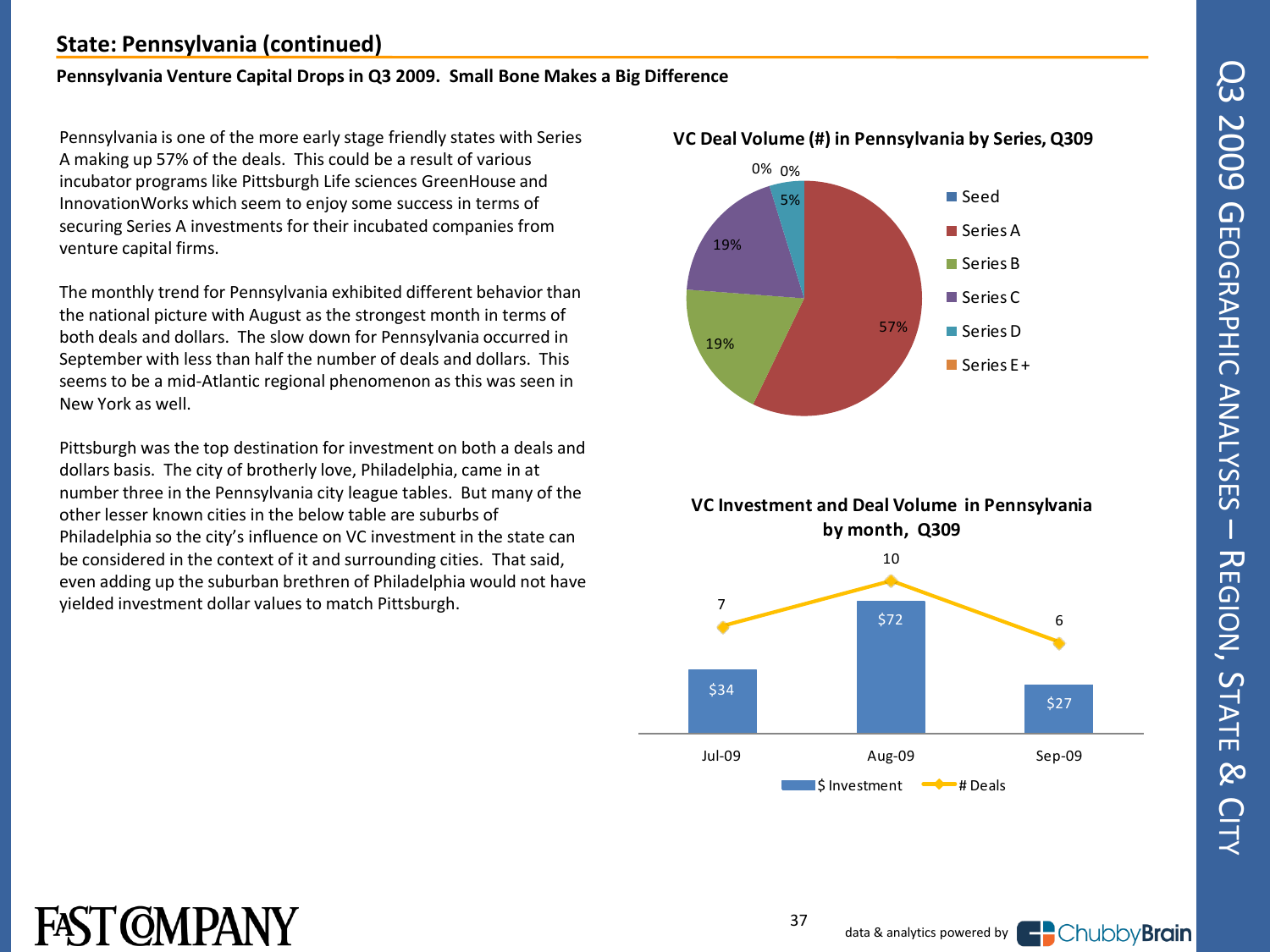### **State: Colorado**

#### **Colorado's Venture Capital Investment Not As Cold As the Rockies but Does Chill Just a Bit in Q3 2009**

Colorado's venture capital funding levels (\$M) in Q3 2009 fell sharply with a 56% decrease in deal value from the prior quarter. Conversely, deal volume actually increased by 57% from the prior quarter. The main contributor to these diverging trends was the gargantuan \$145M investment in Clovis Oncology in Q2 2009. If we normalize for that investment, Colorado's investment level dips by a significant but not quite as draconian 12% quarter over quarter.

Colorado's deal volume was driven by investments in the Internet, Mobile and Healthcare sectors in that order. In Q2 2009, Healthcare was the primary driver of deal volume and investment dollars. There was a solid surge of activity in these other sectors albeit at lower average round size than national statistics.

As we dive into the sectors of investment in Colorado in Q3 2009, Mobile and Energy led the way based on investment dollars. Mobile took 35% of the investment and Energy followed up with 24%. While Internet made up a big portion of the deals it was only 14% of investment driven largely by smaller average deal size, as Colorado's Internet investments averaged \$3.1M while the national average for Internet deals stood at \$5.9M.

*Continued >>>*

### **VC Deal Volume (#) in Colorado by Sector, Q309**



#### **V C Investment (\$M) in Colorado Q309 vs. Q209**



### **VC Investment (\$) in Colorado by Sector, Q309**



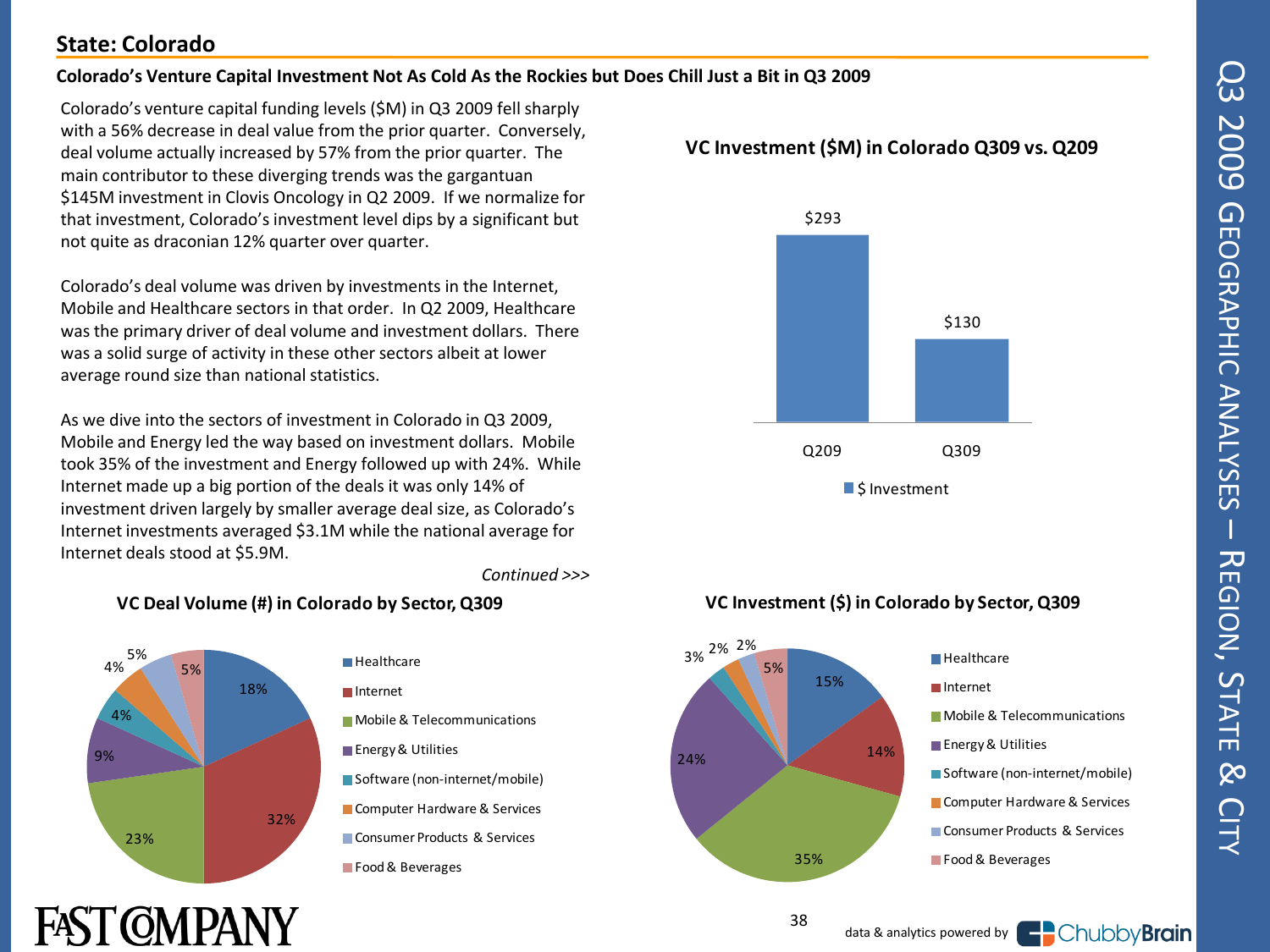# Q3 2009 GQ3 2009 GEOGRAPHIC ANALYSES EOGRAPHIC ANALYSES  $\overline{\phantom{a}}$ 고 EGIONຸ<br>ທ TATE  $\infty$ **CITY**

### **State: Colorado (continued)**

#### **Colorado's Venture Capital Investment Not As Cold As the Rockies but Does Chill Just a Bit in Q3 2009**

Deal volume by stage of investment or series of investment was well diversified across the spectrum: 24% of deals were Series A deals while 29% were Series E+. That said, the portion of early-stage deals – Seed and Series A – in Colorado came under the national average.

Colorado's Q3 2009 monthly trend paints a different picture than the national trend as August was actually the strongest month in both deals and dollars. Both July and September were much worse in terms of investment, but deal volume stayed fairly healthy through the quarter. August saw some big deals, including a large investment in Jab Wireless.







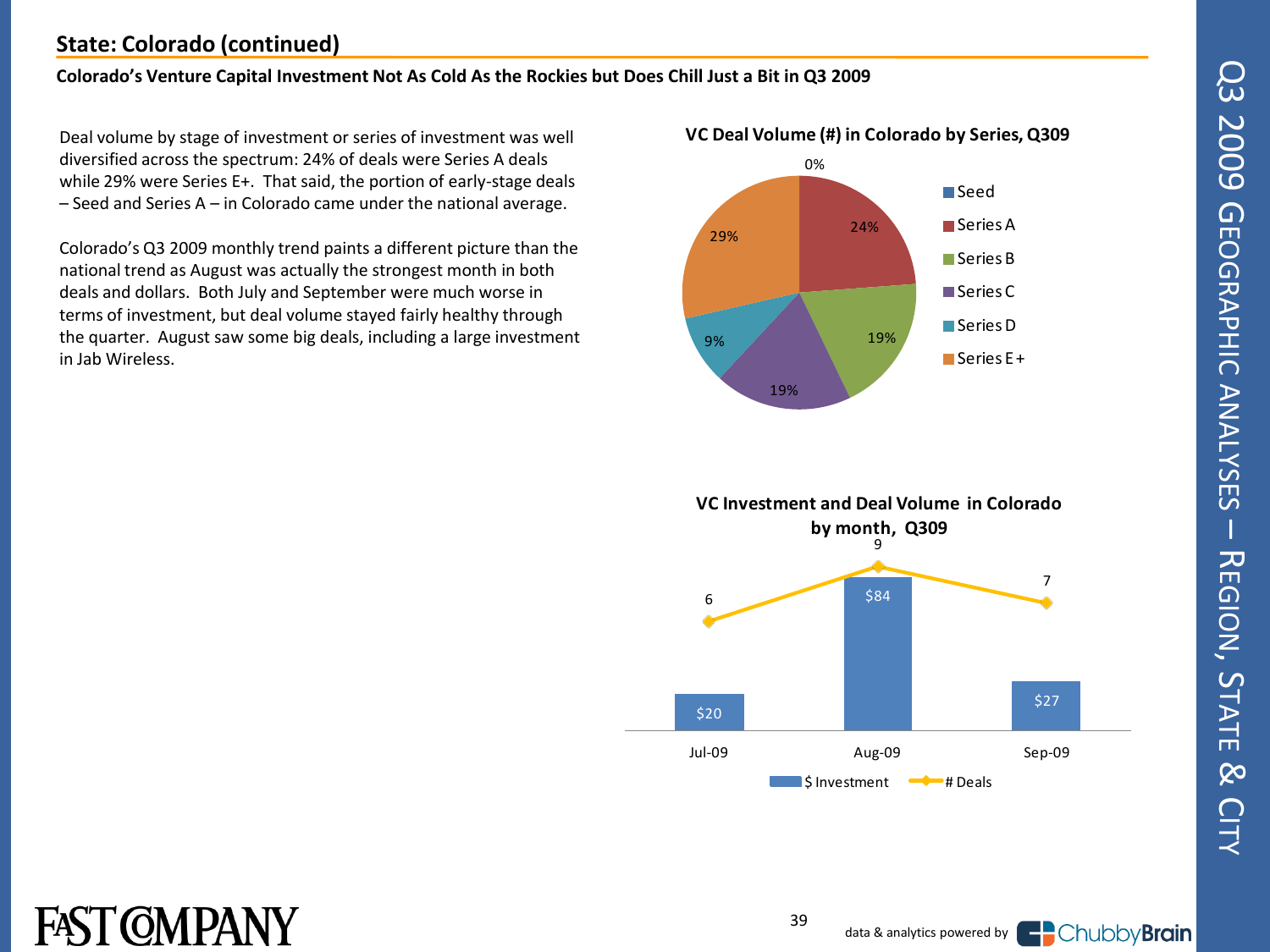#### **State: North Carolina**

#### **Healthcare Investment Keeps North Carolina in the Top 10 Amongst States in Q3 2009 VC Activity**

North Carolina experienced a dip in startup investment in Q3 2009 with \$98 million, down from \$120 million in Q2. However, the news isn't all bad. For starters, North Carolina remains in the top 10 when ranking states by VC investment dollars received. Furthermore, an investigation into North Carolina's Q2 reveals that those numbers were largely driven by a single \$46 million investment in Cempra Pharmaceuticals. In other words, save for one later stage deal in Q2, Q3 looks consistently healthy with regards to its immediate predecessor.

With Raleigh-Durham at the center, there was no shortage of Healthcare investment in North Carolina. Viamet Pharmaceuticals (\$18M), Chimerix (\$16.1M) and Micell Technologies (\$15M) led a quarter that saw 80% of overall VC investment in the state go towards medical-related companies. Industrial also saw substantial investment, including \$15 million distributed across two nano-related companies: Liquidia Technologies and Nextreme Thermal Solutions. Healthcare also dominated deal volume. Interestingly, North Carolina saw absolutely no investment in Internet deals.



FAST (OMPANY

#### **V C Investment (\$M) in North Carolina Q309 vs. Q209**



## 69% 8 % 15% 8 % **VC Deal Volume (#) in North Carolina by Sector, Q309 Healthcare** Computer Hardware & Services Industrial **Electronics**

40



#### *Continued >>>*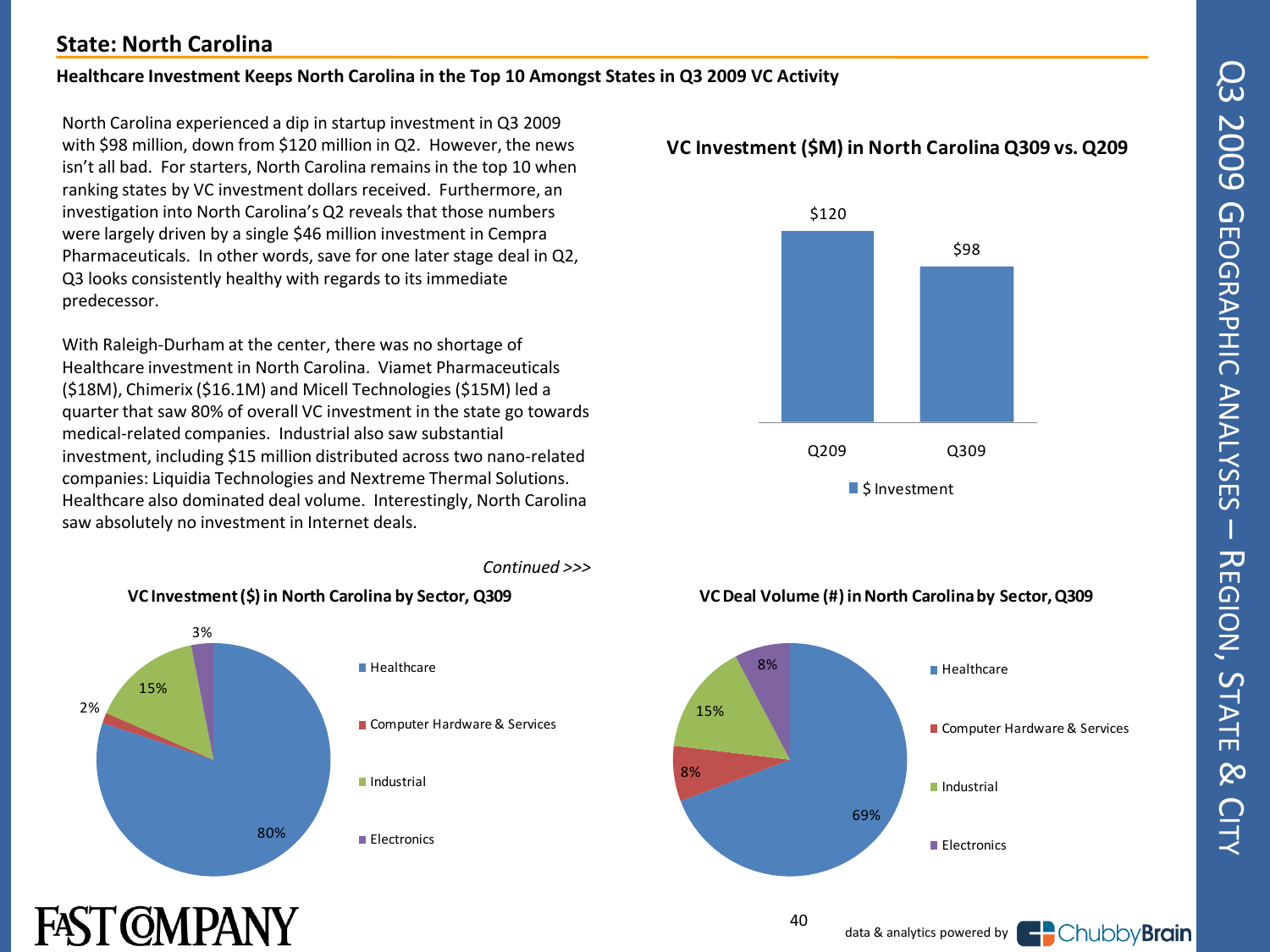### **State: North Carolina (continued)**

#### **Healthcare Investment Keeps North Carolina in the Top 10 Amongst States in Q3 2009 VC Activity**

Whatever North Carolina commanded in terms of Healthcare investment, it lacked in terms of very early stage investment. Followon rounds (Series B+), including all the deals mentioned earlier in this article, comprised over 90% of deal volume.

North Carolina's monthly trend revealed consistency in terms of average deal size, with a dip in the number of August deals as was seen in many parts of the country.





#### **VC Investment and Deal Volume in North Carolina by month, Q309**



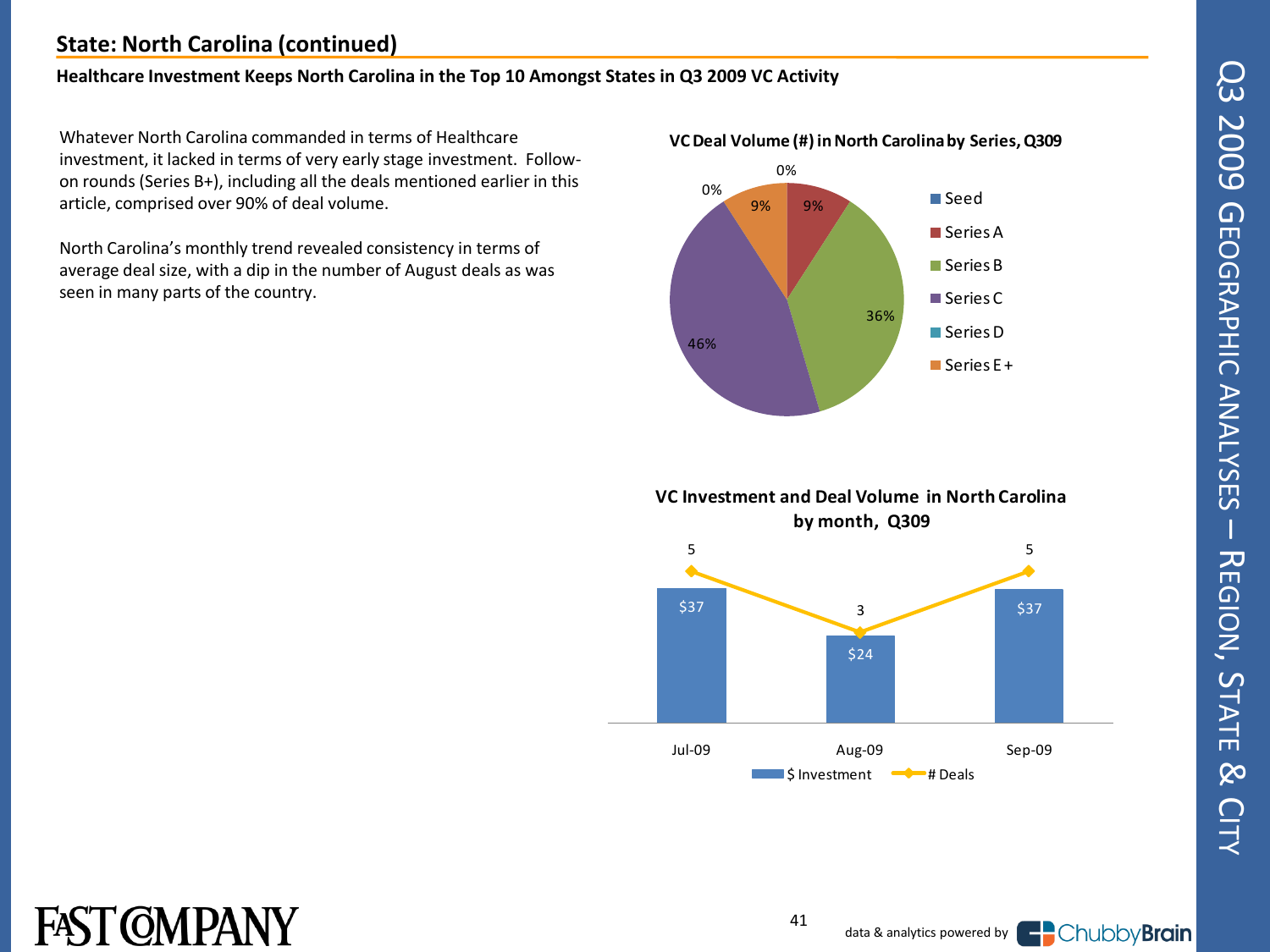#### **State: Connecticut**

FAST (OMPANY

#### **Q3 2009 Venture Capital Activity Sees Connecticut Punch Above Its Weight with a Bevy of Small Early Stage Deals**

Connecticut had a big jump in VC activity in Q3 2009 with the dollars of investment growing by 53% while the deal volume more than doubled from prior quarter. Comprised of many small deals, Connecticut had the highest proportion of early stage deals as 59% of deal volume went to Series A. The average deal size for the state came in at \$3.8M which was 1/3 of the national average and only trailed in size by two states with smaller average deal sizes – Wisconsin and Minnesota.

Connecticut's deal volume was driven by the Healthcare and Internet sectors in Q3 2009. Healthcare had 5 deals in this quarter compared to 1 deal in the prior quarter while Internet had 3 deals in this quarter compared to 1 last quarter. This quarter also saw a lift due to a handful of deals in the Energy, Software and Financial sectors.

Turning our attention from deal volume to investment dollars, Healthcare and Software were the big sectors with Healthcare's five deals taking 40% of the state's quarterly funding.

*Continued >>>*



#### **VC Deal Volume (#) in Connecticut by Sector, Q309**





#### **VC Investment (\$) in Connecticut by Sector, Q309**



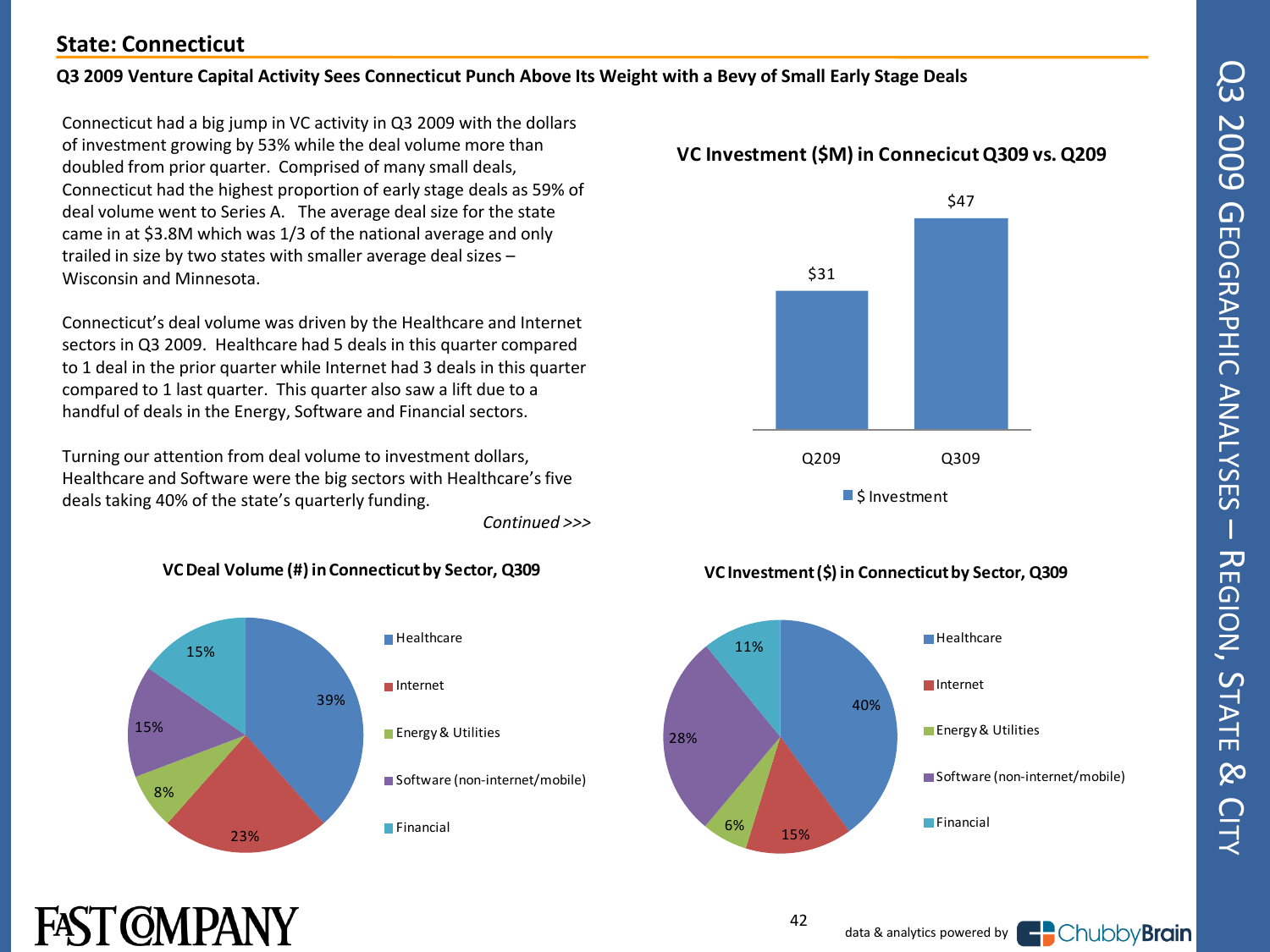#### **State: Connecticut (continued)**

#### **Q3 2009 Venture Capital Activity Sees Connecticut Punch Above Its Weight with a Bevy of Small Early Stage Deals**

From a stage of company perspective, it's clear that Connecticut's funding capacity is very friendly to early stage investments. Series A made up 59% of the deals in the state and 45% of the investment dollars with Series B rounds making up the next largest portion in terms of deal volume.

The monthly trend over the quarter shows a different trend than national figures (which are influenced heavily by California) as August was actually the strongest month on both a deals and dollars basis. This big August trend seemed to occur in several smaller VC market states as few of these states had a strong September.